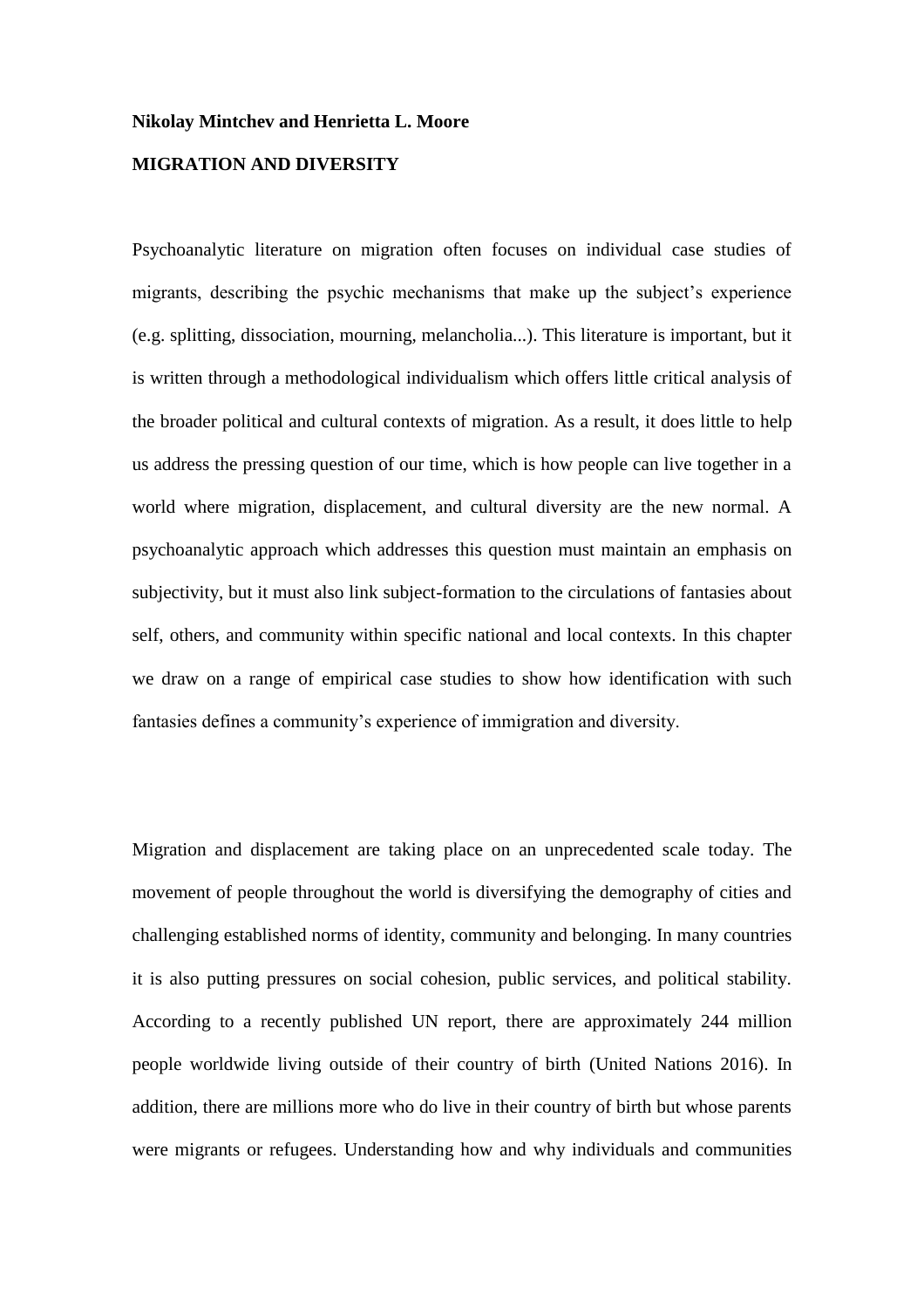respond to migration and diversity, and what it takes for them to flourish in the context of mass global movement is one of the main challenges facing the world today.

Psychoanalysis is well-positioned to address these issues from the standpoint of subjectivity as the relationship between psyche and society. While most academic analyses of migration and diversity focus on the economic, social, cultural and political effects of migration and diversity, a psychoanalytic approach can develop an account of how these processes contribute to specific modes of subject-formation and experiences of the subject's relationship to itself and others. Psychoanalytic practitioners, furthermore, have the unique opportunity to observe and understand the intimate, often unconscious, psychic experiences that result from personal histories of migration and encounters with different cultures, people and places. Consequently, there are a number of significant contributions that draw on clinical data to develop theories about the psychodynamics of immigration and identity change (e.g. Ainslie 2009, 2011; Akhtar 1999; Lobban 2006; Walsh and Shulman 2007; Youakim 2004). Such clinically-based approaches aim 'to develop […] [a] perspective based on the qualities of the attachments between the newcomer and the receptor group' – an approach based on 'the types of object relations the individual had before he immigrated and […] the object relations of the community that receives him' (Grinberg and Grinberg 1989: 2).

Other psychoanalytically informed approaches have focused on the rigours of assimilation and the parameters of loss. For example, Lobban argues that in the specific context of the United States where there are strong pressures for immigrants to assimilate, it is difficult for immigrants to 'meld experiences derived from […] [their]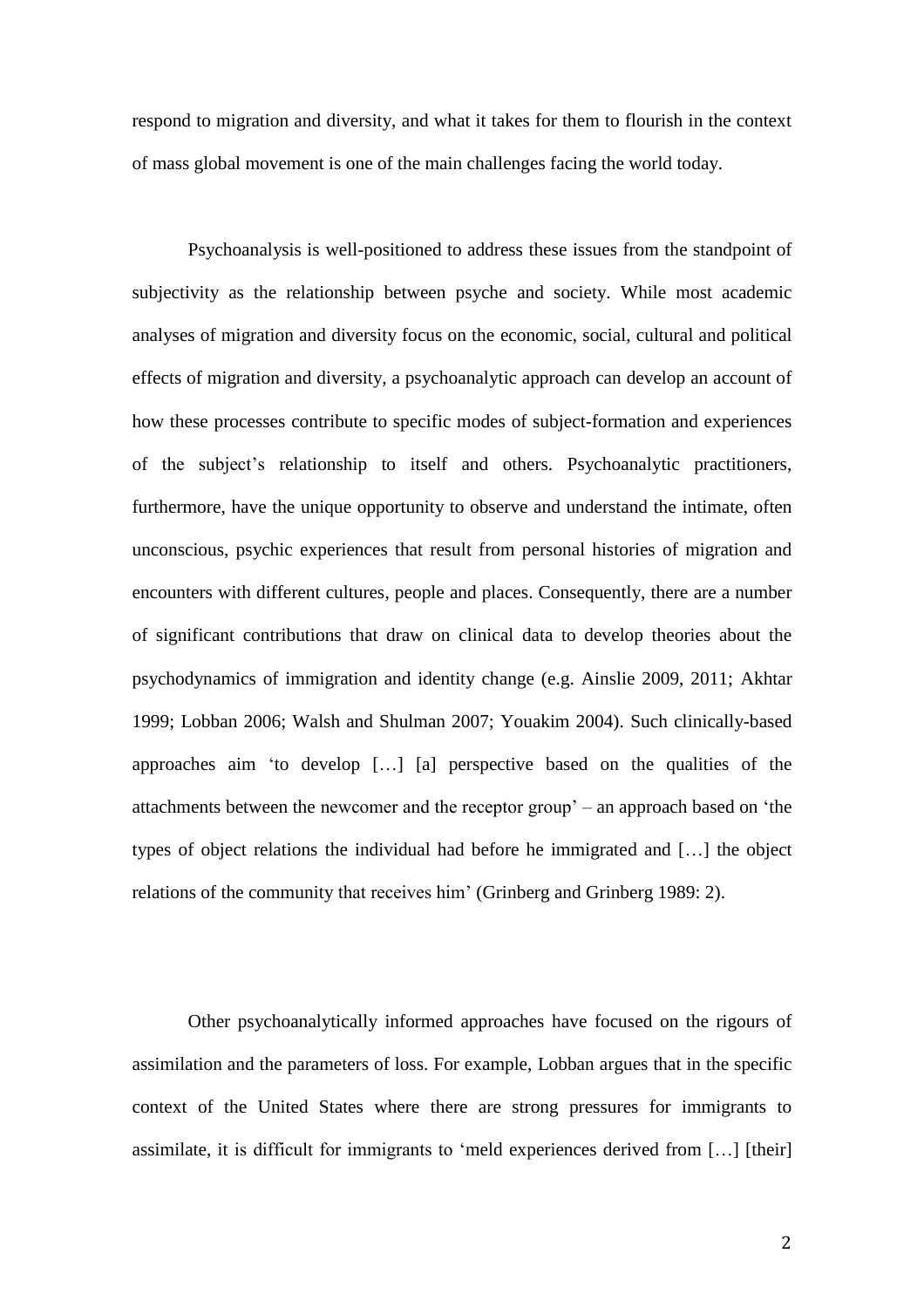original culture and American culture, so […] [the] two sets of experiences often remain disconnected' (Lobban 2006: 74). The vital connection between the subject's sense of self and their country of origin becomes disrupted, but it yet remains preserved in the psyche, albeit in a partially dissociated form. Migrants under such conditions, Lobban argues, can develop complex internal conflicts, whereby negative feelings about the country of origin (resulting from pressures to assimilate) can coexist with nostalgic longing for 'the motherland' as a place where one can comfortably belong. Similarly, Walsh and Shulman (2007) examine the effects over time of the 'splits in the self' that result from immigration. A 'split' in this context refers to the process of developing multiple experiences of belonging, linked to loss, nostalgia, and a sense of exclusion or confusion. Such experiences impel the subject to find different ways of coming to terms with the psychological tensions of multiplicity through processes such as dissociation, mourning, idealization of the country of origin, or acceptance of one's own multiply constituted selfhood. For Walsh and Shulman, the key question for psychoanalysis is 'to what extent or under what circumstances such splits in a sense of self are a healthy and adaptive defense activated after immigration in order to protect the ego or self from overwhelming anxiety […]' (Walsh and Shulman 2007: 357).

Psychoanalytic works such as these are crucial for understanding the psychodynamics of immigration and the unconscious conflicts that lurk beneath the conscious experiences of being a migrant. What is foregrounded in such work are questions of belonging, and the multiple forms belonging can take. But questions of belonging are always linked to a prior question about how we are formed within social life, not just in terms of the relation between the psyche and the external world, but more specifically as a consequence of inhabiting a specific place and time. Subjectivity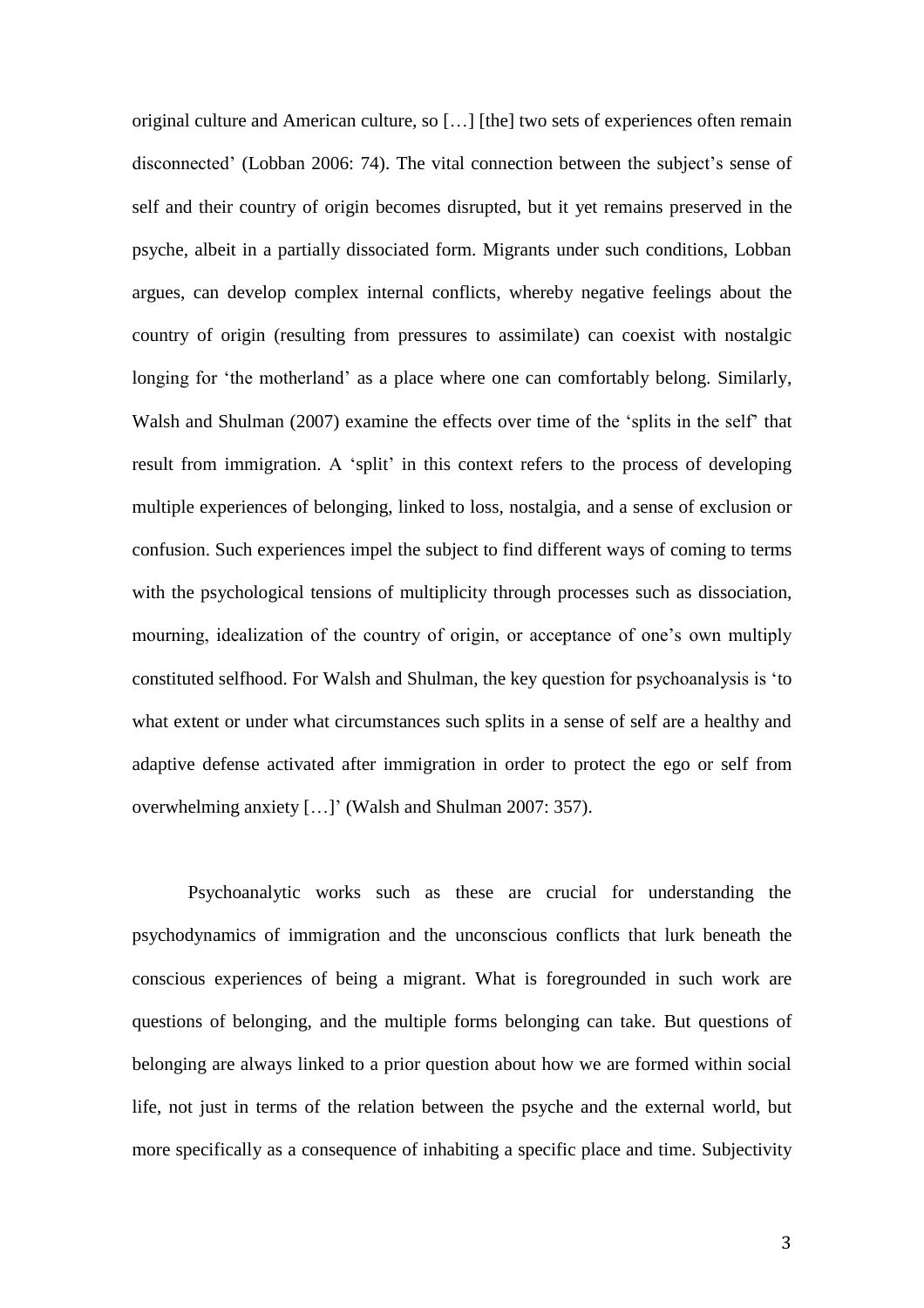is inevitably tied both to history and to the restructuring of the political understood as the restructuring of political possibilities. The psychoanalytic insight that is of most assistance here is the notion that subjectivity is bound up with representations, forms of fantasy and structures of feeling that create pleasure and identification, as well as repudiation, disavowal and prejudice. Projects of identification and difference are imaginative, and thus fantasy is a key component of our relations with others, as well as the hopes, desires and hatreds we project onto them (Mintchev 2018, Moore 2011; 2013). Both subjectivity and fantasy have histories, and this forces us to attend to the intelligibility of subject formation within given historico-political schemes and relations of value. As Butler would have it, there is 'no self-making outside of the norms that orchestrate the possible forms that a subject may take' (Butler 2005: 17). But two questions require consideration here: the first is how do these 'norms' transform within the process of history; and the second is what happens when such norms are themselves animated by difference and/or are the product of multiple and contradictory fantasies internal to specific historico-political schemes?

In order to address such questions, we turn in this chapter not to subject formation for those who move and face pressures to assimilate, but for those who have to assume the role of host or inhabit, however partially, the majoritarian position. It is worthy of note that there has been far more psychoanalytically informed research on immigrants and processes of loss and adaptation than there has been on how resident/host communities respond to migration. Where such work exists, it is frequently refigured as an aspect of discussions on nationalism, with a focus on the bond between subjects and nation – investment, affect, enjoyment (*jouissance*), libidinal investment (e.g. Auestad 2013; Laclau 2004; Stavrakakis and Chrysoloras 2006). For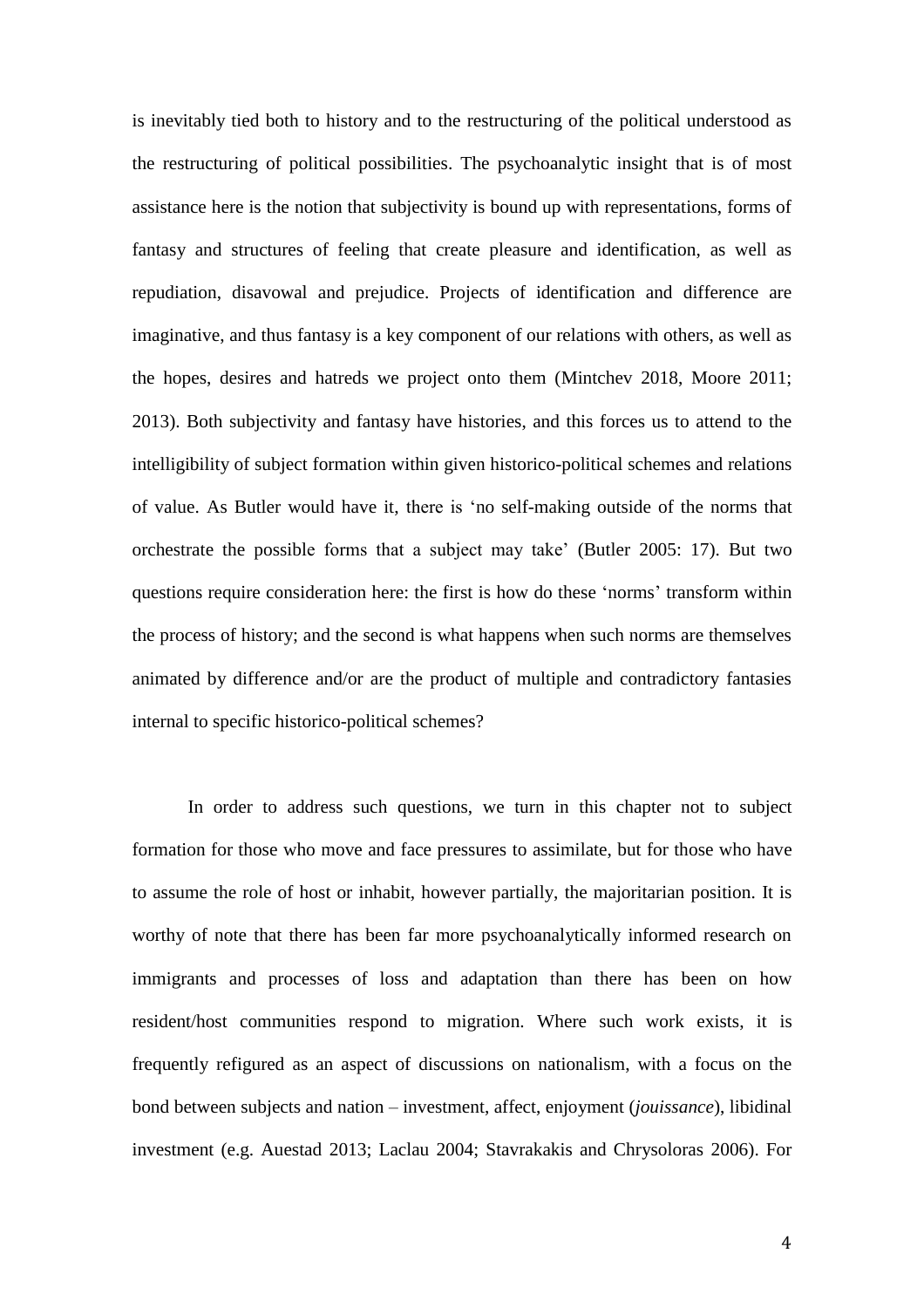psychoanalytic scholars, subjectivity is always intersubjectivity, formed and challenged by relations with others, and while different theoretical traditions within psychoanalysis give different accounts of the processes of subject formation, most theorists stress its fluid and unfinished nature. But what must be emphasized here is that identification is not achieved on the basis of a pre-determined pathway, but is rather a contingent process – it may occur in relation to some people or ideas but not others, it may succeed or fail in achieving its grasp of the subject's psyche and body, and it may be accepted or refused when imposed onto the subject by authority (Butler 1990, 1997). This contingency of identification means that understanding people's relationship to contexts of immigration and diversity must not be over-theorized – it must not be explained simply through theoretical concepts as if these operate in the same way in all places and at all times (something which psychoanalytic writers often assume). On the contrary, understanding immigration and diversity psychoanalytically requires empirical description and close attention to the types of identifications that define self-other relations, as well as the social and historical circumstances in which these identifications are established. In what follows we put forth a number of examples from different parts of the world in which specific forms of identification (or disidentification) with representations and fantasies about self and others underpin the ways in which people experience immigration and diversity in everyday life.

## *Beirut, Lebanon*

One evening in 2011, in Beirut's district of Bourj Hammoud, a fight broke out between a local man and a Syrian migrant. The fight escalated to the point where the Lebanese army had to intervene. As the anthropologist Joanne Randa Nucho (2016: 44-49) points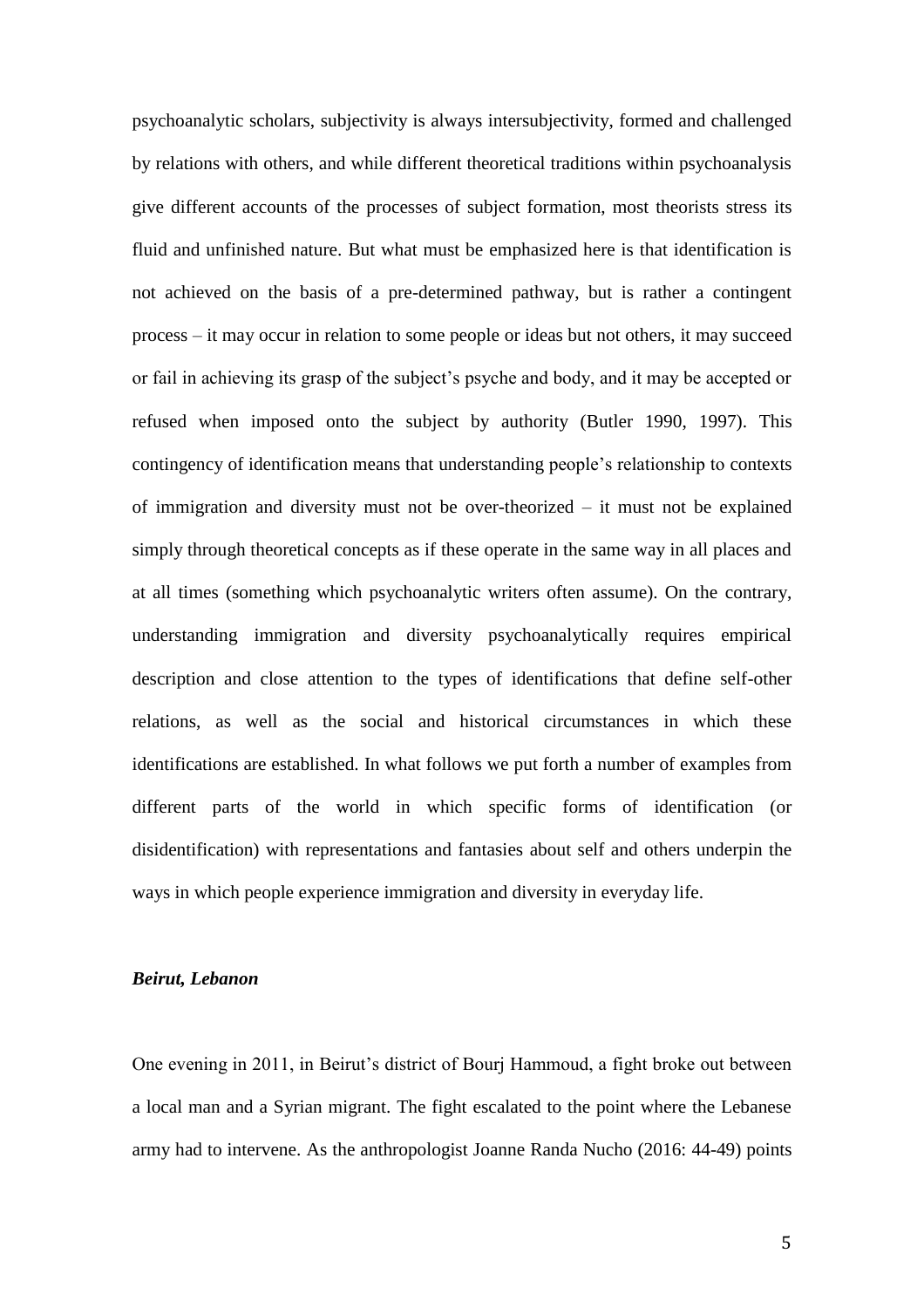out in her ethnographic account of Bourj Hammoud and the events that followed the incident, it was extremely unusual for the state army to intervene is such a fashion. Whenever fights broke out in Bourj Hammoud, they were usually handled by the local police unit, but this particular incident was different because it involved a local Armenian Lebanese and a Kurdish Syrian migrant.

Bourj Hammoud is the Armenian quarter of Beirut, and most of its residents are Lebanese citizens of Armenian descent. Lebanon's political terrain is divided along religious/sectarian and ethnic lines and in Beirut, as elsewhere in the country, this confessional system of governance permeates into numerous other aspects of social and economic life: it defines local spatial organization whereby patterns of residence are largely defined by sectarian divisions; and it also determines the management and distribution of public services, social care and education, all of which are run at the level of local authorities and in line with local sectarian affiliation (Monroe 2016). In Bourj Hammoud, the party in charge is the Tashnag party which represents Armenian interests in parliament and organizes local activities ranging from public service provision to housing development projects.

In Lebanon there is a strong sense of community among members of different confessional groups, and the Armenians are no exception. For them, the Armenian community's solidarity and capacity to mobilize was a source of protection during the Lebanese Civil War (1975-1990), and is still seen as essential for ensuring people's physical and economic security in the event that violence breaks out again. The Armenian communal solidarity, however, is not only held together by the recent memory of war and the persistent anxiety of future conflict, it is also constructed around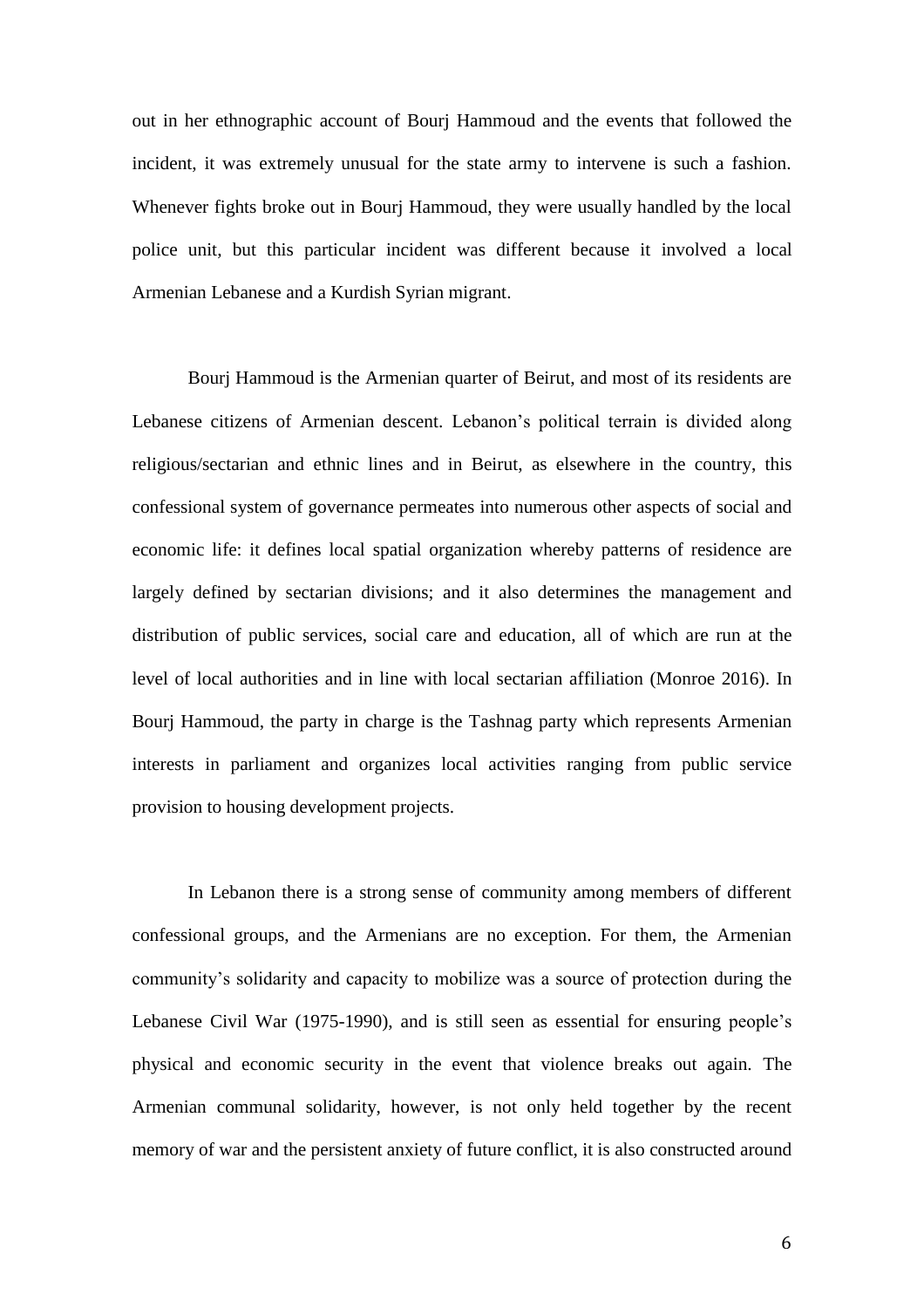a shared history of persecution, genocide and survival. The majority of Lebanon's ethnic Armenians came to the country as refugees fleeing the Ottoman Empire's Armenian genocide of 1915-1919. As with other Armenian diaspora throughout the world, the collective memory of genocide weighs heavily on Lebanese Armenians, and it plays a central role in defining their sense of history and origin, as well as their experience of community and identity: 'Being Armenian, namely in the diaspora, meant being a survivor of genocide, and therefore a member of a community of sufferers' (Panossian 2002: 136). In this context, Armenian identity is based on a historical narrative of persecution in which the Ottoman Empire and Ottoman Turks play a key role as perpetrators. What is more, this history also features Kurds as the people who carried out the atrocities of the genocide.

The role of Kurds in the historical consciousness of Lebanese Armenians was clearly an important factor in how the Bourj Hammoud fight was handled, and it also played a role in the subsequent events which saw the expulsion of Syrian Kurds from Beirut's Armenian district (Nucho 2016). The fight was a flashpoint in which a historical antagonism between Armenians and Kurds erupted into public life with enormous impact on the relationship between locals and migrants. Crucially, the fear and hostility towards Syrian Kurds following the fight did not extend to all Syrians; it was only aimed towards Syrians who were also Kurds, and it was only the Armenian Lebanese – not those affiliated to other Christian denominations – who made the distinction between Kurdish and non-Kurdish Syrians. As Nucho observed during her fieldwork,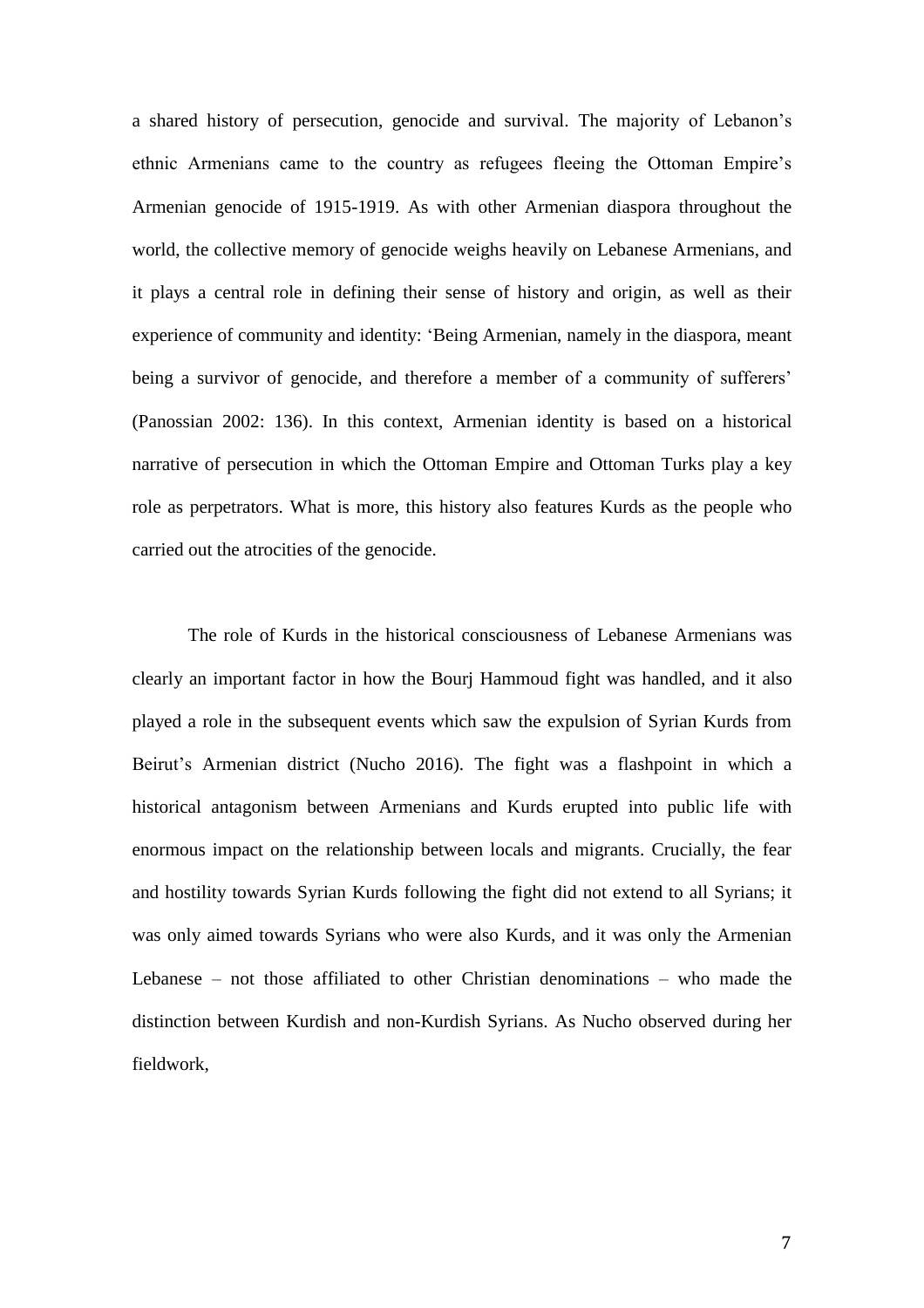After the fight there was a major shift in the focus of my Armenian interlocutors' fear of migrant workers. Many of them emphasized the particular threat of Kurds and not Syrians or any other migrant worker community. There was a kind of exceptionalism by which Kurds were perceived as especially dangerous and distinct from Arab Syrian workers. While both groups were citizens of Syria, traveled with similar papers, and occupied similar positions in the Lebanese labour market, Armenian interlocutors tended to single out Kurds as particularly dangerous (Nucho 2016: 45).

In the days following the fight, many Kurds were expelled from Bourj Hammoud for reasons which were opaque. The Lebanese media speculated that the expulsion was politically motivated because the Tashnag party was politically aligned with the Syrian regime, while Syrian Kurds were in opposition to it. The expulsion would prevent Kurds from organizing activities in Beirut to oppose the Syrian government and so both the Tashnag party and the Syrian government would benefit. The Tashnag party's official statement denied that any expulsion had taken place on political grounds, claiming that the only people who were affected were those without proper documentation.

What was crucial, however, as Nucho's ethnography shows, is that the political and legal narratives that explained/justified the expulsion of Kurds from Beirut's Armenian quarter, intersected with strong hostility and fear justified on historical grounds by members of the community. Anti-immigrant rhetoric in this case evoked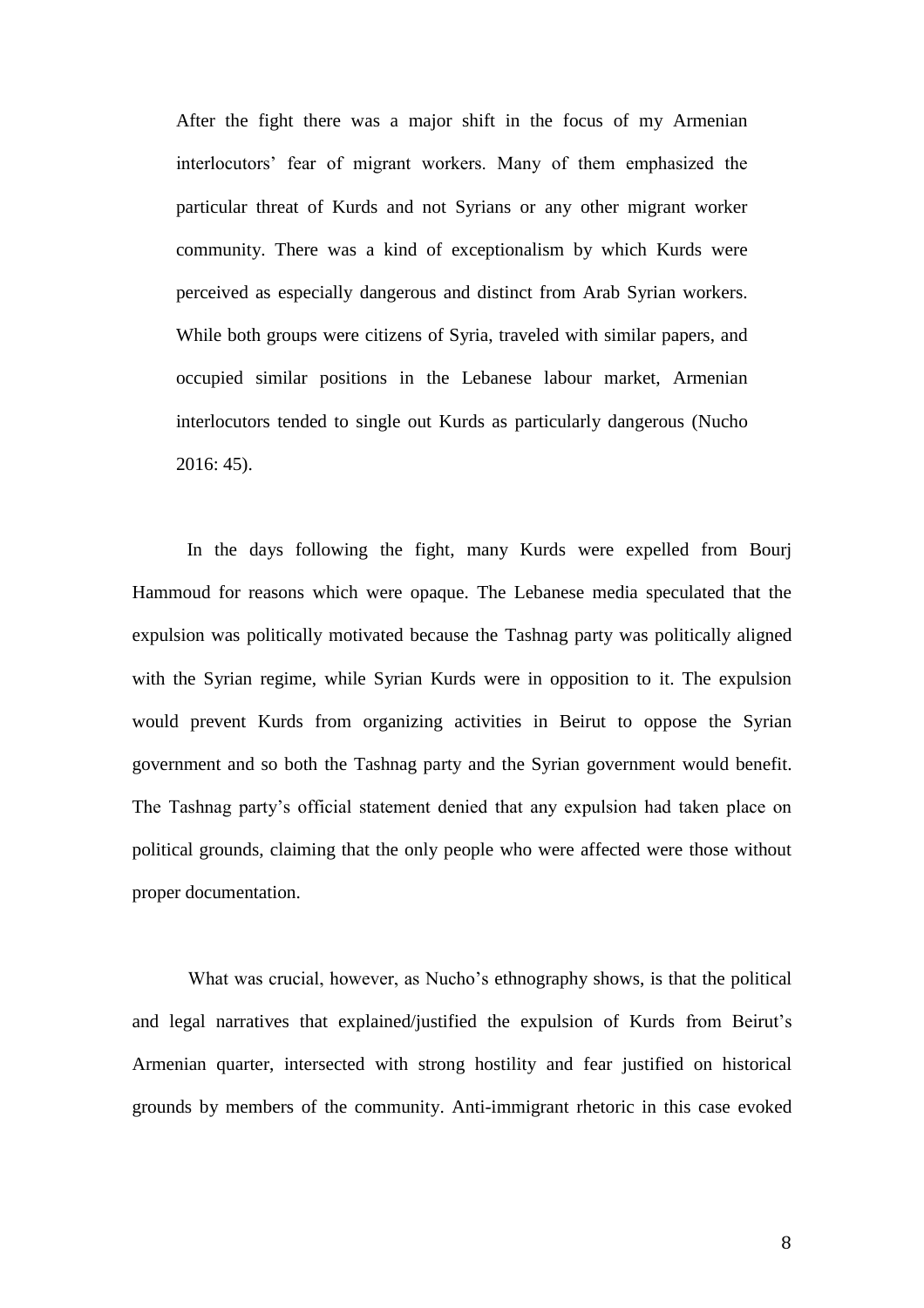histories of the Armenian genocide as well as the Lebanese wars which emphasized the threat of foreigners and the need to keep the Armenian community safe:

Many who were in favour of Kurds being evicted started to contextualize their feelings within older histories of the genocide. I lost count of how many times I heard people say that Kurds were the ones who carried out the genocide and acted as mercenaries […] Histories of the genocide started blurring into narratives about the Lebanese wars and then again into accounts of violent crimes […] directly attributed by my interlocutors to the rise of Kurdish migration into the area (Nucho 2016: 48).

This example of hostility towards Kurdish Syrian migrants in Bourj Hammoud illustrates how host-immigrant relations and people's orientations towards others are overdetermined by a series of different factors. These range from diasporic historical consciousness, to models of national governance, and patterns of ethnic co-habiting within the city. These factors shape the circulations of discourses and fantasies about self and others with which people on the ground can identify. After the fight in Bourj Hammoud, Armenians strengthened their already existing identification as people who were historically persecuted with the complicity of Kurds, and also as people who constantly face the threat of violence and war in their country's delicate sectarian balance. This also translated into wider anxieties about insecurity and crime in Bourj Hammoud, as well as seeding a climate of hostility in which Syrian migrants were expelled for no reason other than being Kurds.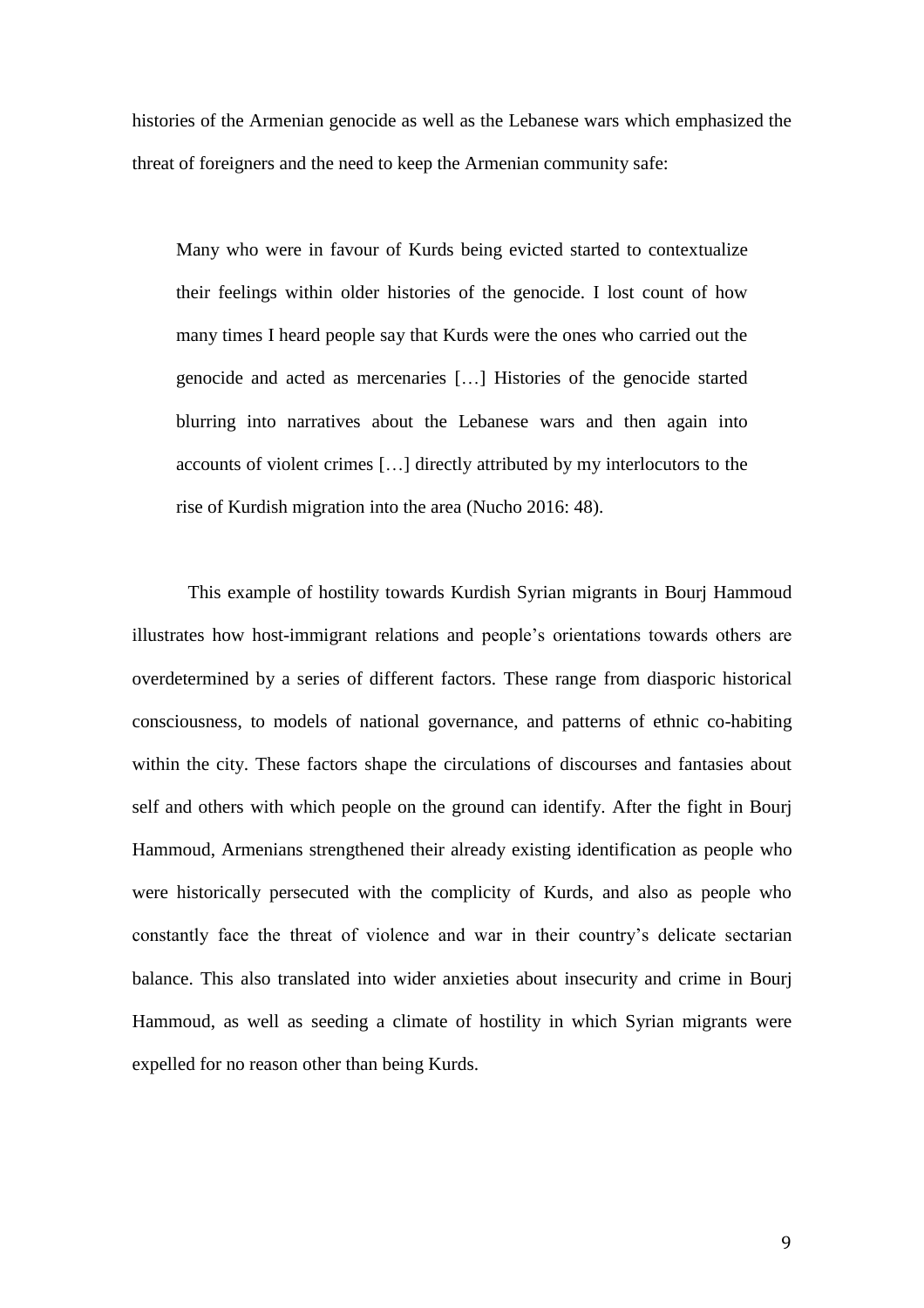The role of representations of identity and nationhood is crucial here. Benedict Anderson (1983) famously described the nation as an imagined community, but a psychoanalytic approach goes further in figuring the nation not just as a social construct, but as a fantasy ideal that is by its nature unattainable. As Ghassan Hage has argued for Maronite-Muslim relations in Lebanon, the ideal of an uncomplicated belonging to a nation that faces no impediment is itself a fantasy; an unrealizable object that functions as the object cause of desire in Lacanian terms. The permanent crisis of the other who threatens the realization of the fantasy is actually part of the structure of the fantasy's reproduction, turning what is an impossibility into a deferred possibility (Hage 1996). The Armenian struggle for survival in the face of persecution and genocide is an undisputed fact, but it would be a mistake to imagine that all that is being invoked in the aftermath of the Bourj Hammoud fight is a series of historical events or the repetition of a nationalist myth. As Hage (1996: 123) suggests, the repeated threat of erasure at the hands of the other might be better understood as a performative staging of the symbolic existence of the Armenian people, a contemporary staging of what makes them who they are, a confirmation of what it means to be Armenian.

The ideal nation is the ideal communal life in which the subject is positioned, and within which belonging is never in question. However, the psychological and often unconscious reality of belonging is complicated, and within an overall fantasy structure, subjects will experience different modes of belonging and forms of attachment, and these will change over lifetimes and through historical time. There is therefore always a degree of anxiety occasioned by the desire to belong, and by the perception that someone or something is impeding the ability to belong. What this in essence means is that fantasies are not unchanging, rather there is much work to be done to assure their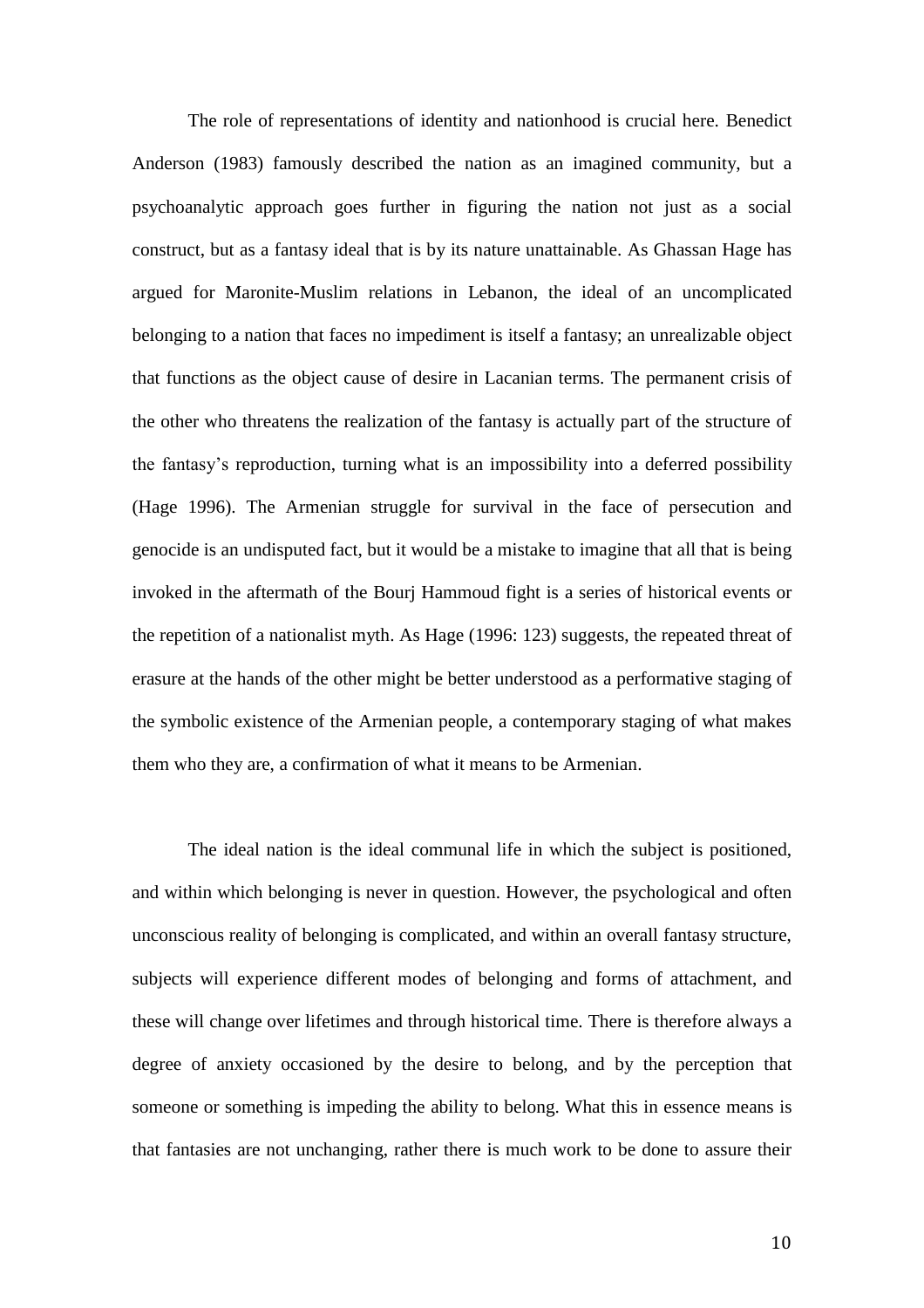reproduction across changing social and historical circumstances. We need to attend here not just to the fantasy structure, but to the active work of its reproduction under changing historico-political schemes. The changing lived reality of the subject has to be incorporated into the symbolic space of the fantasy (Hage 1996: 131), and contemporary social relations need to be fixed into symbolic and institutional orders in a manner that makes them liveable for the subject. Hence the necessity for the Armenian community to seek to strengthen the links between the historic genocide, the Lebanese wars and the experience of contemporary violent crime, renewing the symbolic standing of the community and refashioning and repurposing the fantasy for changing historical circumstances.

#### *London, United Kingdom*

The resurgence of populist politics across Europe has been interpreted by many as a return to forms of chauvinistic nationalism. However, the apparent stability and force of national identifications require a more in depth ethnographic analysis than a mere assertion of a return of old nationalist sentiments. In the UK, new forms of subjectification are emerging as a consequence of the changing role of others and otherness. These new forms of otherness signal transformations in ways of life that have both experiential power and value for different sections of the community. In this section, we focus not on differences between the nation and others, but on the differing relations to otherness that jostle and coalesce in different communities and circumstances in the UK. These differences 'within' draw attention to forms of identification that incorporate aspects of, but also go well beyond the nation and the national.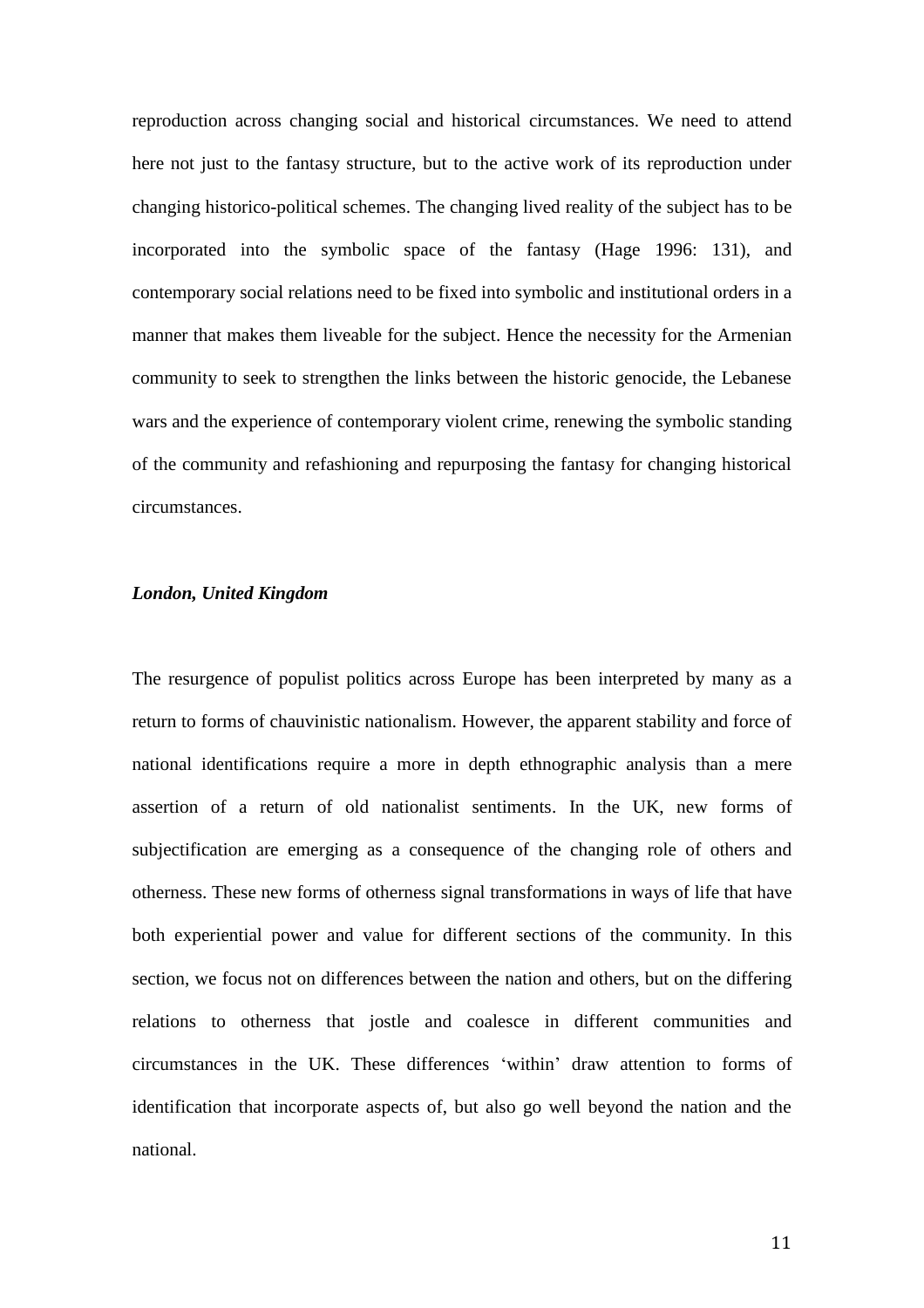Successive waves of immigration from countries all over the world have turned London into what has been termed a 'super-diverse' city (Vertovec 2007). This means that in many parts of the city large numbers of ethnic groups live together, but also that within each group there are significant differences in length of residence, social status, legal/citizenship status, class, religious identity and linguistic proficiency, among other factors. These internal differences apply to the 'indigenous' White British group as much as they apply to other groups. The demographic composition of London is quite different from that of the rest of the UK. While in the country as a whole the 'White British' ethnic group comprises 81.9% of the population (according to the most recent census in 2011), in London this figure is only 44.9%. In some boroughs such as Newham, the White British form only 17% despite being the largest ethnic group in the area (CoDE 2013). One of the consequences of such widespread social differentiation between and within groups, is that it is very difficult for any one ethnic group to form a large and cohesive community.

London's demographic transformation has resulted in both losses and opportunities with regard to social relations with others. On the one hand, the older sense of community based on ethnicity is now lost for many people as ethnic affiliations are no longer as strong and as significant as before. This is why so many Londoners, especially of the older generation, feel that they have lost their community (e.g. Dench et al. 2006, Gest 2016). On the other hand, however, London's super-diversity has opened up the potential for radically new experiences of identity and difference. Since ubiquitous difference dominates so many public spaces in the city, it is now easier than ever before for people to feel secure with their own difference. In a place where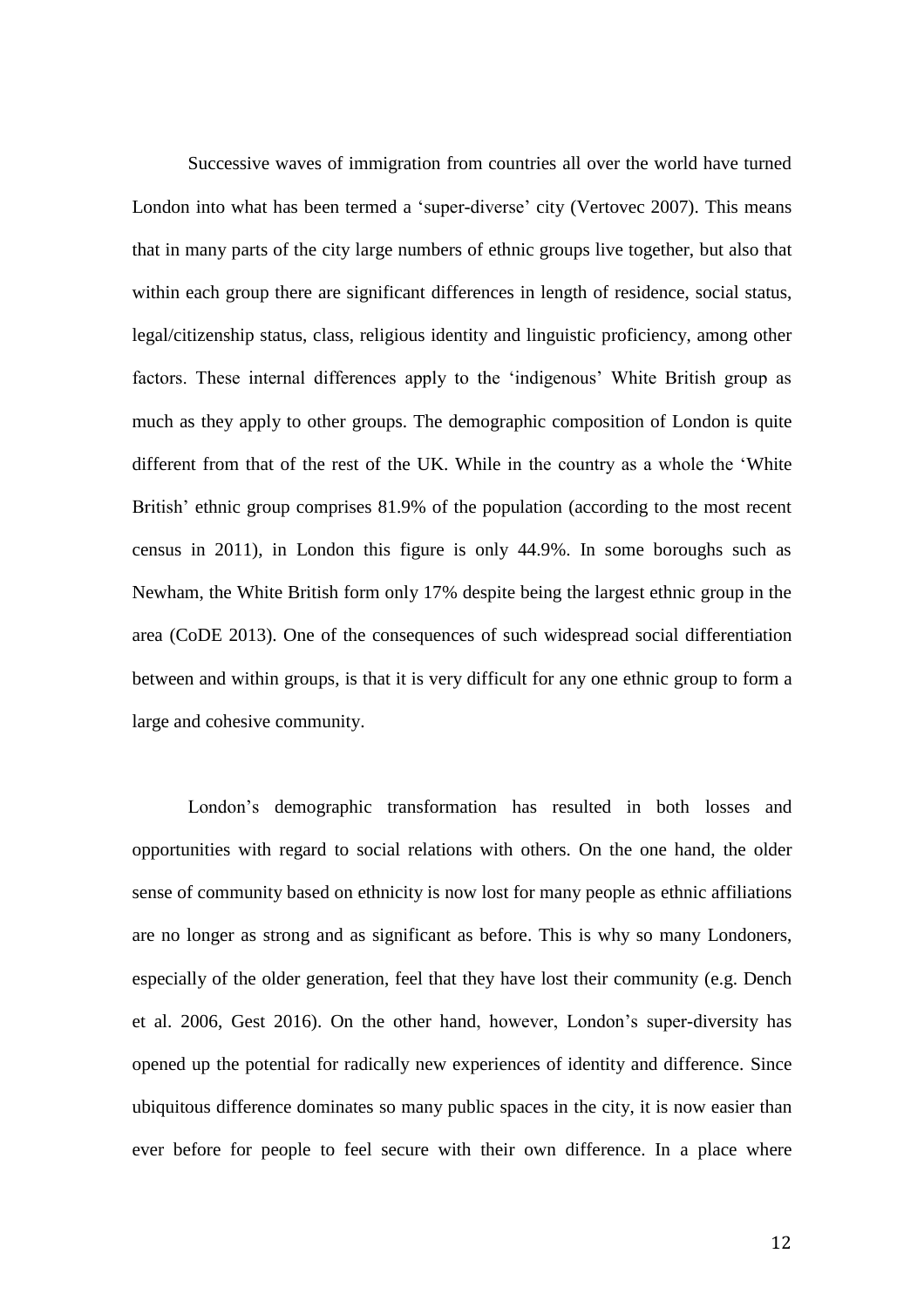everyone is different, it becomes very difficult, impossible even, to stand out as different in specific ways from a single reference community (Mintchev and Moore 2016a). Diversity becomes a normal part of daily life.

As we show in our recent research on the London Borough of Newham (Mintchev and Moore 2016b), many local residents in that borough see diversity as a positive attribute of the area, and take pride in engaging in a community that includes people from different parts of the world. For the Newham residents that we worked with, community was about active engagement with, and contribution to, the neighbourhood and its residents. The activities that made an individual a legitimate member of the local community in Newham included a number of different elements from volunteer work at a local school, to participation in different cultural events, and even involvement in a local neighbourhood watch scheme designed to deter crime.

However, acceptance of diversity does not foreclose the possibility of antiimmigrant anxieties and prejudices. It is not uncommon for London residents to support diversity while opposing immigration. The key point here is that the dividing line which distinguishes the newly arrived migrants from the more established residents is not one of ethnicity but rather one of being able to make a claim of belonging in virtue of length of residence and local engagement. In fact, members of ethnic minorities who are themselves immigrants or the descendants of immigrants often voice opposition to new immigration (James 2014: 658-662, Cohen 2013: 315, Wessendorf 2014). This is not so much the consequence of the racialization of otherness in the accepted sense of the term, as it is about fear (whether justified or not) that new immigration will put pressure on already scarcely available jobs, school places, and public services, while at the same

13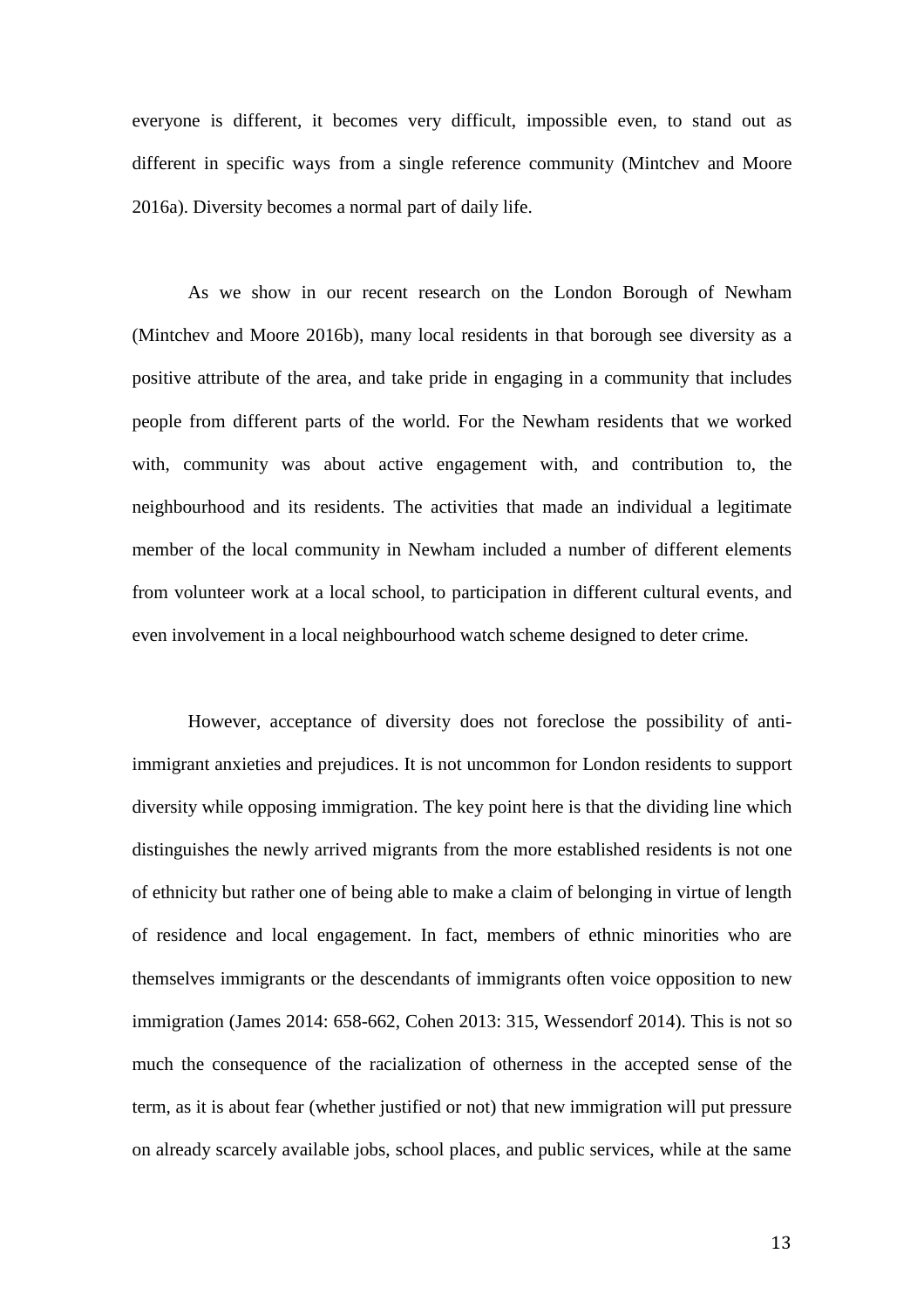time it will increase crime rates, make neighbourhoods less safe, and increase antisocial behaviour. The key difference between this fear of immigration and more traditional forms of exclusion is that in the case of London's diverse regions both sides of the divide – the established residents and the newcomers – are ethnically diverse. This raises the question of how to account for forms of identification that both celebrate difference and yet still figure new arrivals as potentially threatening. In other words, what are the forms of subjectification that are relevant to the construction of such complex and contradictory subject positions?

One possible set of explanations starts with the idea that identities are never unitary, and are always bound up with the language, ideas, debates, perceptions and experiences of others (Mintchev 2018; Moore 2007; Moore and Wekker 2011). But, here we perhaps see forms of subjectification that are formed through the enjoyment of difference, where otherness is constitutive of the subject, not as lack but rather as plenitude. London's long history of colonialism, trade and wealth creation undergirds its late twentieth and early twenty first century embrace of free markets, deregulation, and financialisation. The promise of London as a global capital is one in which everyone will benefit, while the capitalist marketplace offers access to every good and all experiences. In this marketplace of desire, differences become commodities – Thai food, Pashtun shawls and the like – are the mere epiphenomenon of a global system of consumption that can provide everything. The subjective enjoyment of cultural difference marks a subject who is not only knowledgeable about this world, but able to demonstrate their facility to function in it and to succeed in persuading it to release its riches. This too is a fantasy and one based on the marketization of desire, on an imaginary subject who transcends the nation, being inherently diverse and multicultural.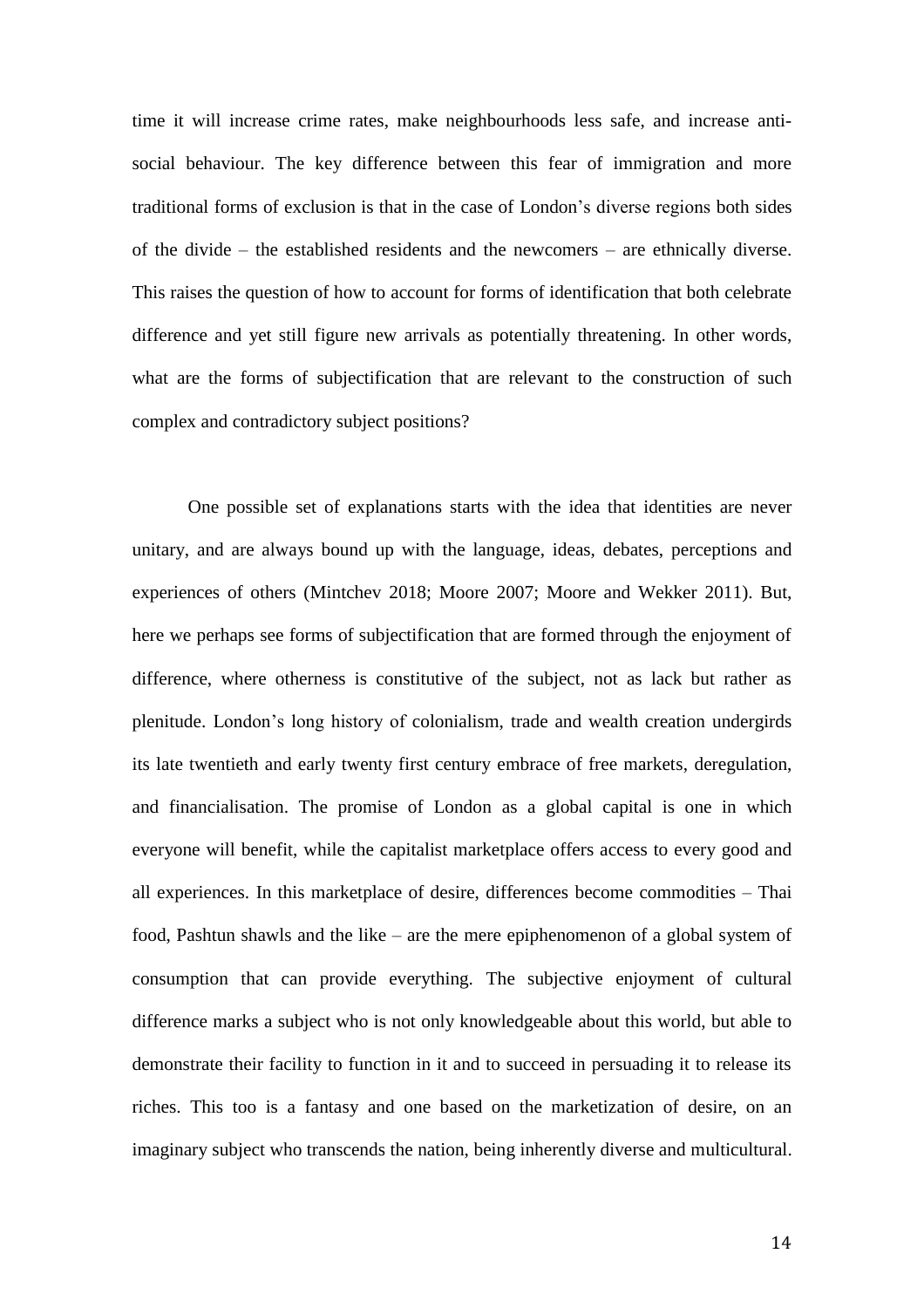This is a subject rooted not in the symbolic, but in a set of imaginary identifications that have formed out of transformations in social and economic circumstances, and the embrace of globalization (Dean 2008). There is a fantasy here of a freedom from the nation and from communal identities, whilst simultaneously benefitting from the interoperability of difference.

What London's super-diversity shows is that communal identities undergo transformation under changing socio-economic circumstances. However, such transformations involve new modes of otherness that go beyond changes in the content of the self-other relation to involve structural variations in forms of identification and subjectification. Under the conditions of globalization, transformations in ways of life, experiences, motivations and values have refigured cultural distinctiveness as consumable cultural difference, where it is the plenitude of difference that forms the basis of subjective enjoyment rather than the binary of inclusion/exclusion characteristic of self-other relations predicated on more familiar forms of majoritarian/minoritarian politics. The origins of new modes of otherness are themselves multiple, as both Nava (2002) and Kristeva (1993) suggest, and link back to early twentieth century ideas of imagined inclusivity that transcended the nation and were linked to countercultural trends and progressive politics. The normalization of difference was part of a longer European fascination with the 'allure of elsewhere' (Nava 2002: 91), one that was connected both to the colonial project, and to its critique.

The larger point here is that the intimate economy of self-other relations links difference inescapably to desire, and where difference itself becomes an object of desire new relays of relation between self and other become possible. Subjectivity is not a

15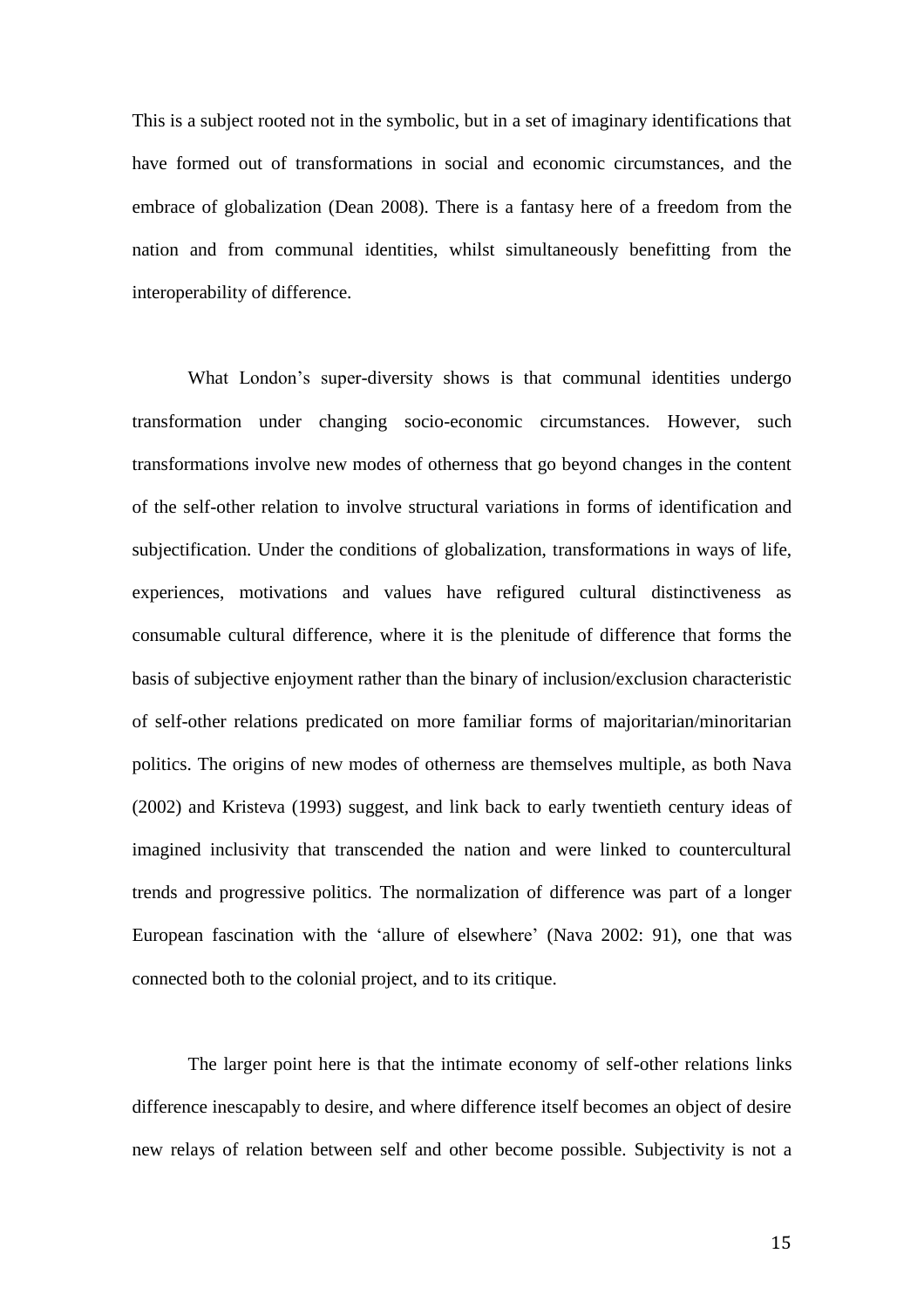finished process, nor does it proceed as Foucault constantly reminded us, through processes of complete domination or over determination (Butler 2005: 22-25; Moore 2011: chap 1.) Dissonant patterns of desire, ways of valuing and seeing the world that do not form part of dominant cultural forms, can take hold at specific cultural moments and transform the nature of the political, refiguring the politics of the possible. Certain places, people and forms of representation have at specific moments come to 'represent an "elsewhere" of the imagination associated with pleasure, freedom and hope' (Nava 2002: 87, 89). Novel forms of belonging not only involve novel performances of self, but new ways of relating to others and to the wider social and cultural worlds we engage with through media and technology. Self-other relations can also have different spatial scales within the same temporal frame. More distant and imaginary relations with others get caught up in the relays of affect, emotion and desire that characterize our most intimate relationships, and simultaneously our most intimate relationships are enlivened by the pleasures and desires arising through our imaginary engagements with others elsewhere. Imaginary identifications are often attached to relays of affect and longing that do not respect the boundaries of gender, race, ethnicity, religion or nation (Moore 2011: 78-79). However, the super-diversity of London goes further than this perhaps. It is not just a matter of the pleasures of difference, 'elsewhere', culture, but of a series of identifications predicated on a fantasy of plenitude, of difference without limit. This may account both for the celebratory nature of multiple differences in super-diverse communities like those in London, and for the fact that these multiply constituted communities/subjects still fear the arrival of additional others. Plenitude must have limits, it cannot be infinite and it could be lost.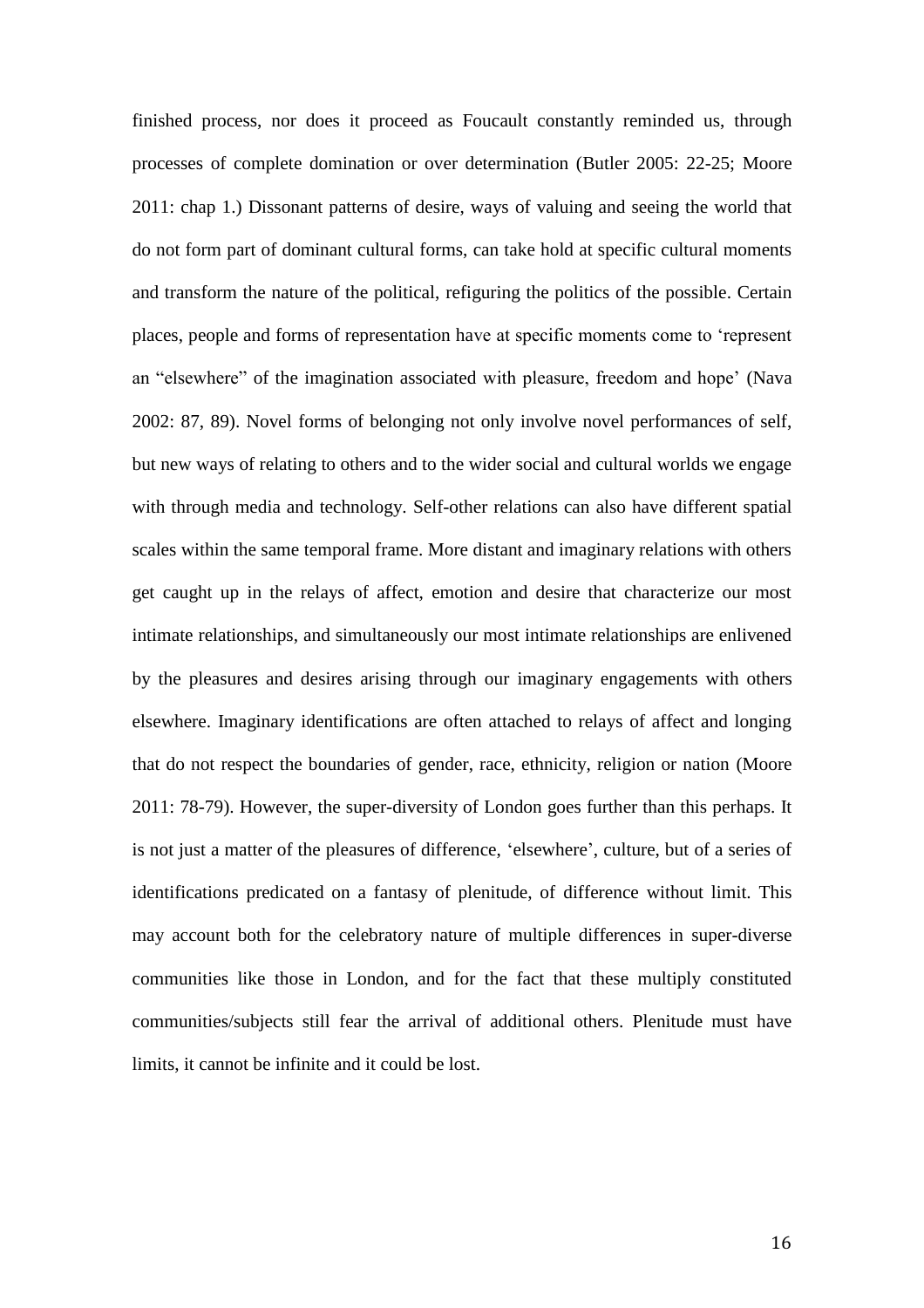It may also account for the reaction of many outside London to the city's diversity, and its perceived limitless opportunities. The UK's Brexit vote in 2016 reflected growing public discontent with the stark inequalities between the capital and a few other affluent cities on the one hand, and the rest of the UK on the other. A widely articulated public discourse suggested that that for years the political establishment had been more interested in defending immigrants than it was in supporting white Britons in disadvantaged regions (see Dorling 2016). The success of the Leave campaign was seen by some as a triumph for politically and socially marginalized White Britons against the concentration of power in London and other large cities. However, post-referendum analysis of the vote showed that throughout the UK there was an inverse correlation between levels of immigration/diversity in an area and support for the Leave campaign (Lawton and Ackrill 2016, Goodwin and Heath 2016). The fewer immigrants there were in a constituency, the more likely people were to oppose immigration and vote to Leave the EU. This pattern suggests that a large proportion of Brexit supporters were not worried about the actual number of immigrants in their communities, the number of jobs lost to outsiders in their areas, or actual changes in living arrangements that they experienced as a result of local migration; rather, they were worried about an imaginary relation with more distant others/outsiders. Outside of cosmopolitan cities, many Leave voters were reportedly more concerned with the general level of immigration in the country, which they perceived as detrimental to the quality of their lives.

As Arjun Appadurai (2006) has argued national narratives of social cohesion and homogeneity can be challenged by very small numbers of others. Strangers or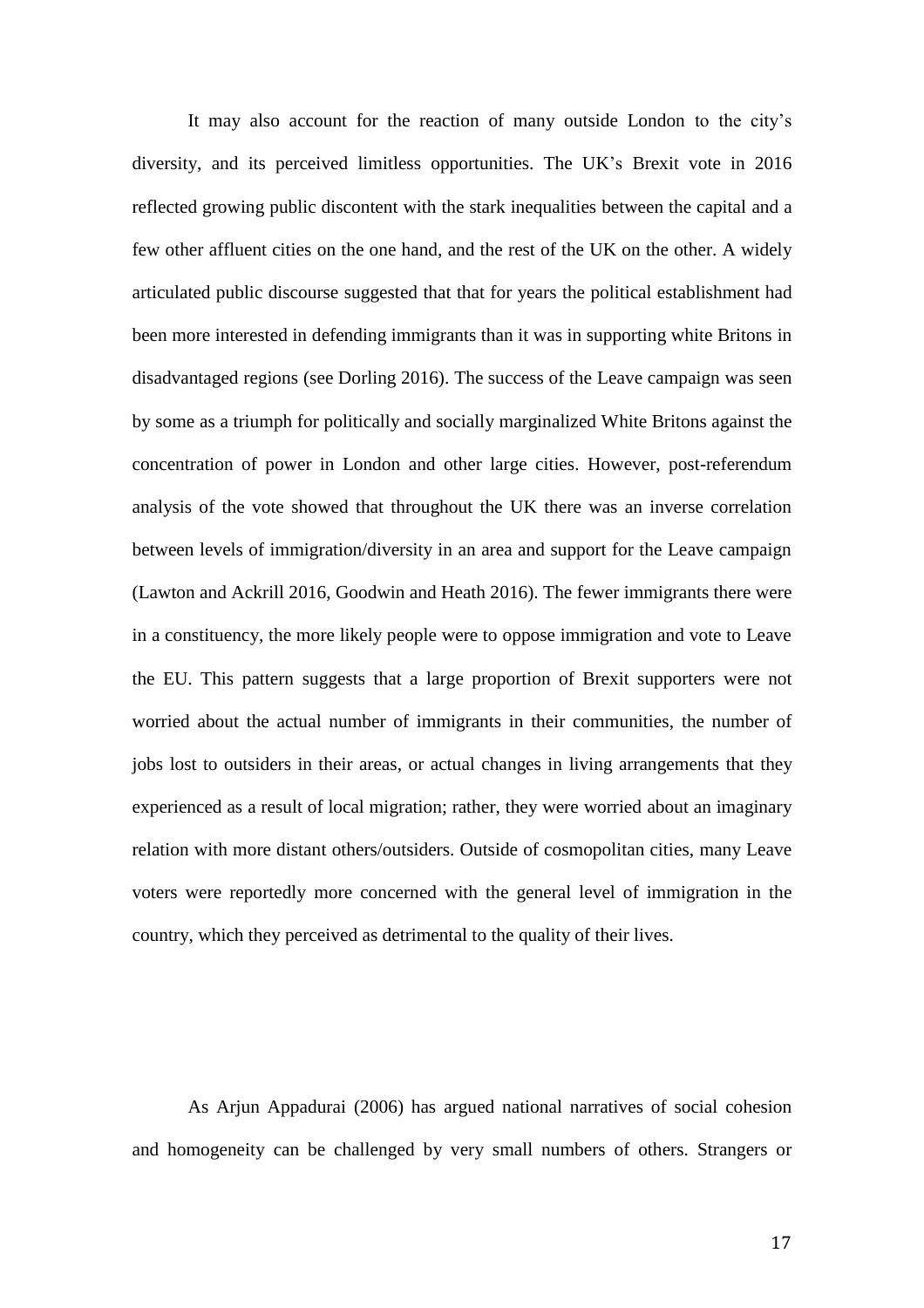others do not have to be a threat to be perceived as such. Hence, Žižek's (1997: 32) emphasis on the 'theft of enjoyment', the idea that what is rightfully ours has been stolen from us, that others have acquired something that should rightfully be ours. Many 'urban myths' prevalent in the UK emphasise that immigrants have preferential access to housing, access to free mobile phones, and are consuming the finite resources of the National Health Service, among other claims. Assertions such as these are immune to evidence or fact. In the context of very real inequalities and deprivation in the UK, immigration is associated with the displacement of majoritarian white Britons away from the nation's centres of political, social and economic power (Gest 2016). Unsurprisingly, the Brexit vote unleashed a toxic combination of a series of 'thefts' by others: immigrants, elites, the government, the undeserving. The fiction of a form of democracy synonymous with the good life is premised on the conceit that the market will meet all our needs, that no one will lose out. The problem, of course, is that the fantasy of belonging to the nation based on economic reward has become increasingly hollow.

Without shared enjoyment, a community can no longer be a community, whether this be located in a mythologized past or in an idealized future. The changing organization of enjoyment has deeper consequences too because under such circumstances the majoritarian subject/community is no longer the object of desire for the other. The political rhetoric of the recognition of exclusion further reinforces this point through the forms of signification it deploys. The white working class community – which is itself a broad brush characterisation of different groups and subject positions – has found itself renamed in the UK as the 'just about managing' or JAMS, and the 'left behind'. These are clearly not socially valued subject positions, and as forms of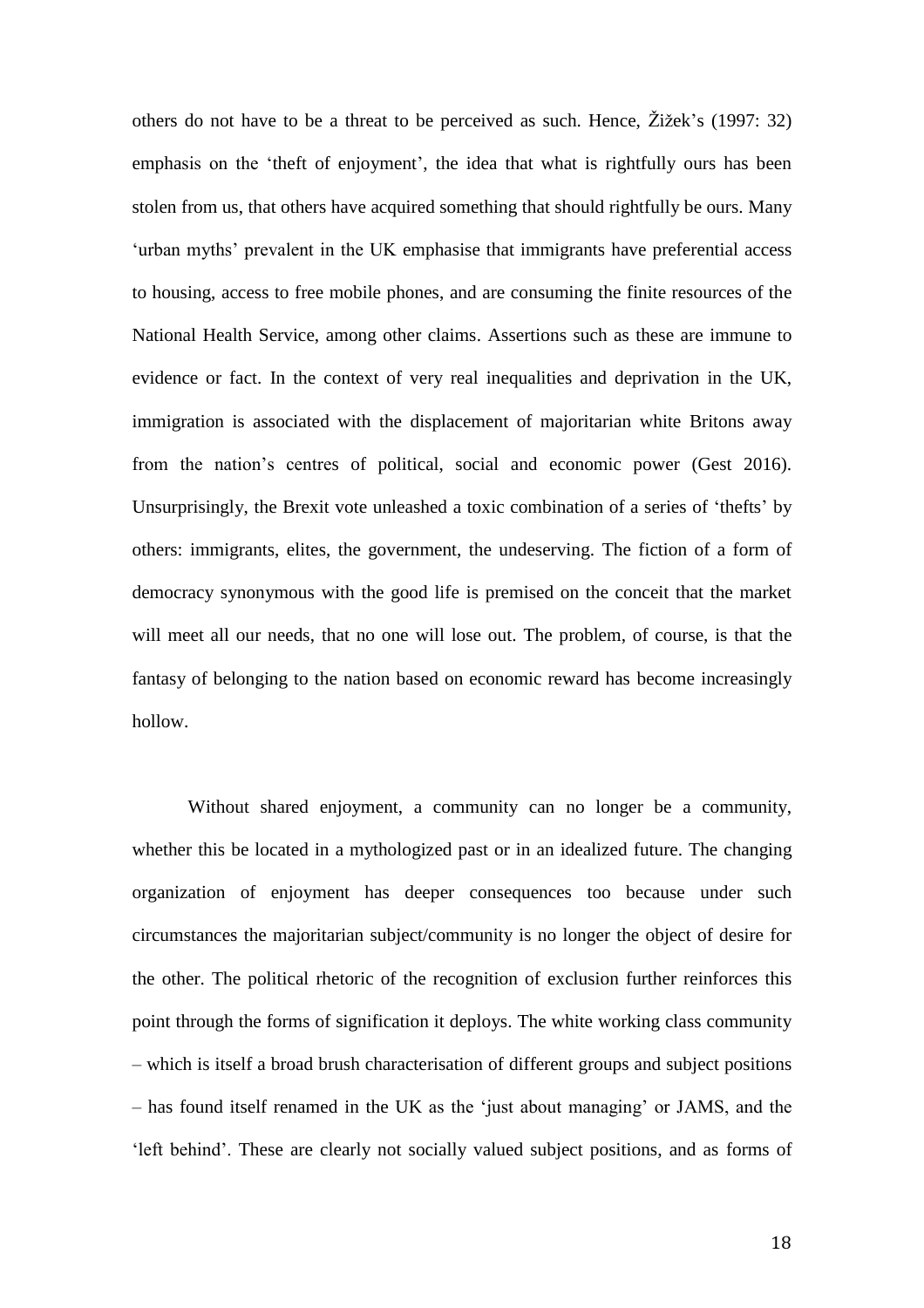signification they performatively reinscribe the loss of value, and of the other's desire. They provide only a punitive basis for subjective identification – even if certain forms of enjoyment adhere to subject positions based on victimhood – and they further distance the white majority from its rightful position at the centre of the nation.

Processes of subjectification are not just about universal mechanisms of identification, but have to take account of how people make their lives meaningful and viable under changing circumstances, and as such subjectivity has to be placed, as we have already suggested, in wider socio-economic and historical frameworks. We can see the value of such an approach by comparing the case study just discussed on London with a related, but different set of processes in Poland.

#### *Warsaw, Poland*

On September 12, 2015, thousands of people assembled in the centre of Warsaw and in other Polish cities to demonstrate against the European Union's plans to resettle Syrian refugees across the continent. During the rallies, far-right demonstrators chanted slogans such as 'Poland free of Islam' and 'Today refugees, tomorrow terrorists' (Gander 2015). The anti-immigrant and Islamophobic sentiments these slogans express are not uncommon in Poland. According to data from the 2013 Polish Prejudice Survey, 69% of respondents declared that they do not want more people with different skin colour to come to the country, and 63% said that immigrants would be detrimental to the economy (Górak-Sosnowska 2016: 195-196). According to another study, 'Muslims are the most disliked religious group (44% dislike them compared to 23% who like them) and around 20% of Polish people do not wish to have a Muslim colleague or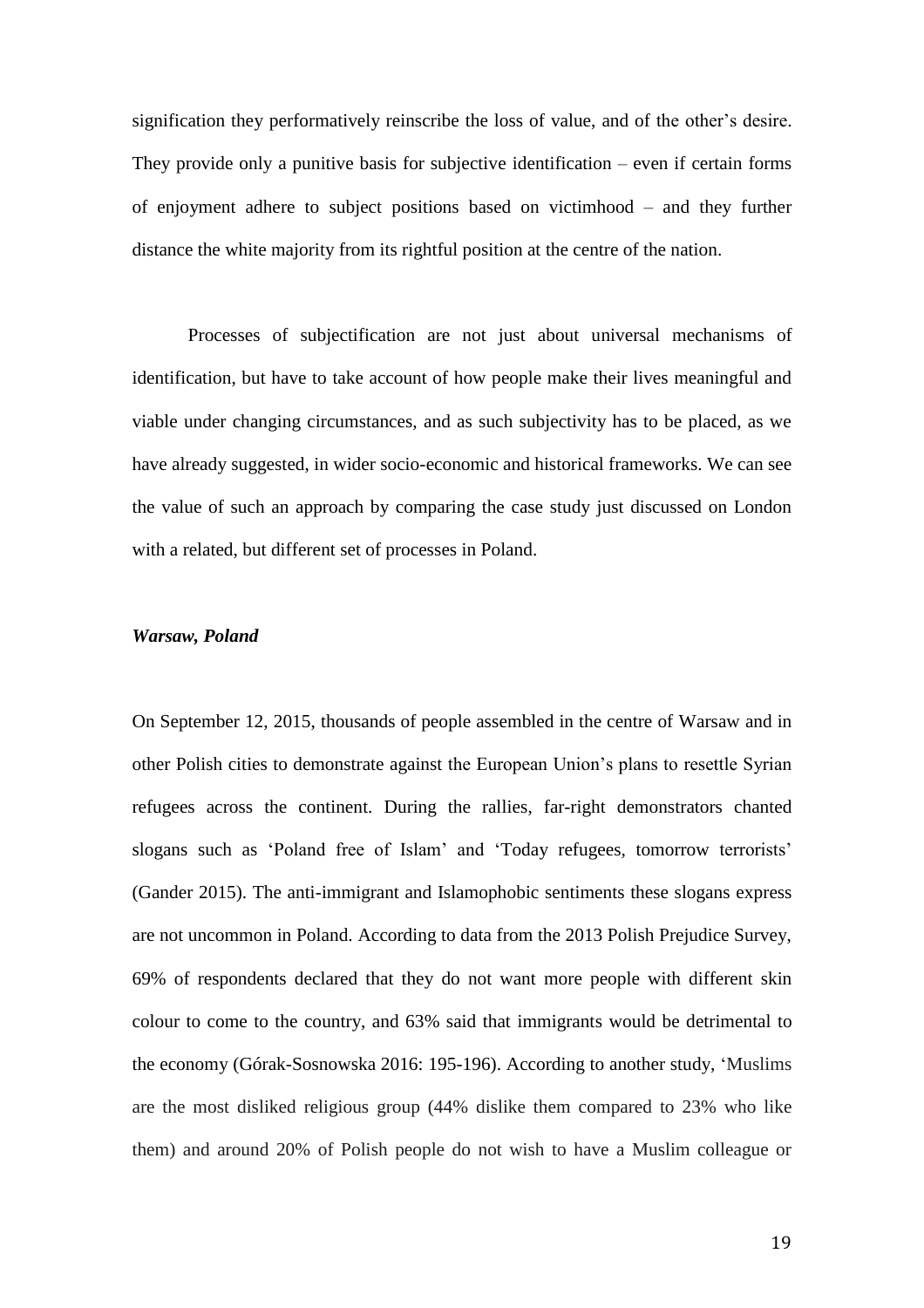neighbour' (Górak-Sosnowska 2016: 193). Yet, Muslim communities have existed in Poland for centuries without attracting such opprobrium (Narkowicz and Pędziwiatr 2017a; 2017b).

Needless to say, Poland does not in any way hold a monopoly over Islamophobia and anti-immigrant or anti-refugee attitudes in Europe. In fact, Islamophobia and xenophobia are present throughout Europe in many countries. But what is of note is that Poland has among the lowest numbers of refugees in Europe, as well as a very small number of ethnic minorities. According to data from the 2011 census, over 97 percent of the country's residents identify as ethnic Poles, while only 1.5 percent claim to be of non-Polish origin (Górak-Sosnowska 2016: 195). Furthermore, at approximately 20,000-strong, Poland's Muslim minority amounts only to about .05 percent of the country's population (Wasik and Foy 2016). This number is so small that it is estimated that only 12 percent of Polish people have met a Muslim in their lifetime (Górak-Sosnowska 2016: 196). What these figures suggest is that antiimmigrant and Islamophobic attitudes in Poland have little to do with actual concrete experiences and face to face encounters with immigrants and Muslims. Instead, they are based on an imagined relationship between the Polish nation-state and the 'others' against which it defines its identity. But this relationship has clearly changed over time and has multiple aspects to it that must be ascertained. The nation's 'others' are not just the Muslim refugees mentioned above. While national identity is constituted for many Poles as violently opposed to Muslim refugees and other migrants, it is also situated in a larger geopolitical context of national representations, and the circulation of ideas, images and values that are connected both to wider economic and political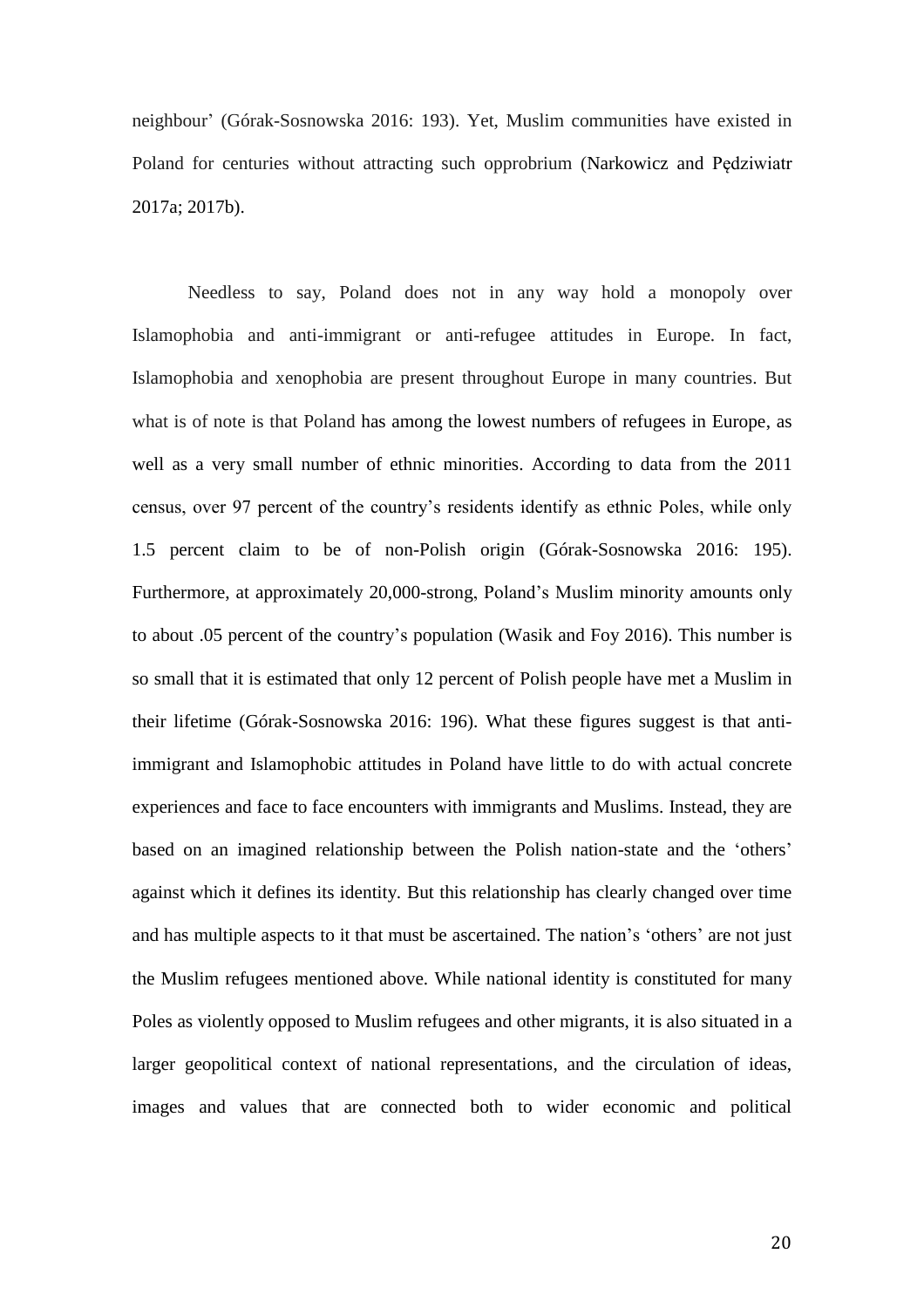transformations, as well as to the migration of Poles to other parts of Europe, especially the UK (Gawlewicz and Narkowicz 2015; Grabowska and Garapich 2016).

Many countries in the Central and East European region, including Poland, occupy an uneasy position in relation to 'the West'. This is for a number of reasons: the region is geographically located between what are commonly known as 'the Occident' and 'the Orient'; many of the local national languages are of Slavic origin (as opposed to Latin origin); and most countries in the region were governed by socialist/communist regimes for much of the 20<sup>th</sup> century and are now haunted by the specter of economic 'backwardness' that has continued to be associated with communism since the Cold War. In this context, fears that immigrants may be a threat to the economy carries particular significance. What is more, Central and East European countries can boast neither the cultural hegemony of large western nations such as the UK, France, and the United States, not their military power, economic affluence, and high standards of living. Needless to say, the Central and East European region is far from a homogenous one and the cultural politics of identity within it are complex. Yet, many of the countries in the region – from Poland and Slovakia to Serbia and Bulgaria – express an uneasy relationship to 'the West', both as an imagined category and as a hegemonic economic and political force, that translates into specific forms of aspiration and anxiety with regard to ethnic and national identity, as well as an aspiration to achieve the status and hegemony of powerful western countries. Working alongside this is a concomitant anxiety about not being Western enough in virtue of geographical position, as well as linguistic, cultural, economic, and historical differences vis-à-vis western Europe and North America (Salecl 2004: 11-12).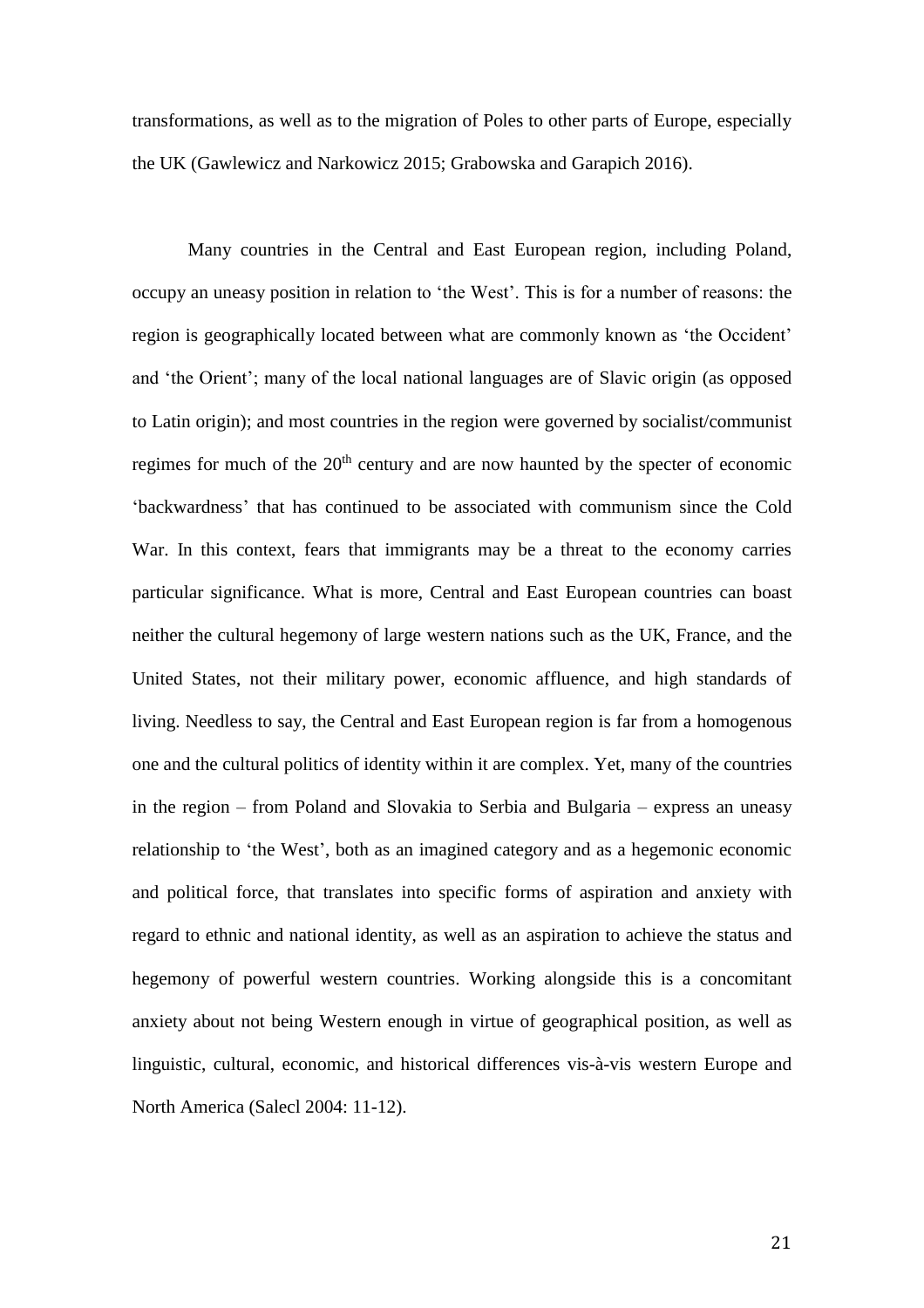Practices of Islamophobia, xenophobia and racism – from public demonstrations, to political rhetoric against immigrants and vigilante attacks on refugees – evoke a series of stereotypical religious, racial, economic and geopolitical binaries between Christianity and Islam, white and non-white, developed and developing, 'the West' and the rest of the world (Pędziwiatr 2015). Opposition to immigrants and refugees is not just an expression of an opinion about whether the consequences of immigration are good or bad; instead, it is a performative act through which the subject identifies with the first terms of the binary oppositions mentioned above by rejecting, and opposing itself to the second terms. When Poles protest the entry of Muslims refugees in Poland and in Europe more generally, they put themselves in the position of Europeans who are actively defending the continent, even as they are criticised by other European nations for their apparent 'prejudice'. The irony is that as Polish citizens engage with a performative assertion of identity in an attempt to resolve the unease of being marginal in relation to 'the West', they simultaneously invoke exclusionary discourses from 'western Europe' that reassert the fragile nature of their European belonging.

In this context, it is perhaps no surprise that there was a sharp rise in antiimmigrant and Islamophobic attacks in Poland in 2016, at the same time as the UK's Brexit campaign (Wasik and Foy 2016). Poles are one of the largest minorities in the UK and the largest foreign-born population in the country. In fact, in many contexts in the UK, they constitute a significant part of the country's urban super-diversity. As mentioned above, immigration was a central issue in the referendum, and Poles, as a large community of EU migrants, were inevitably implicated in the reasons many Britons gave for opting to leave the EU.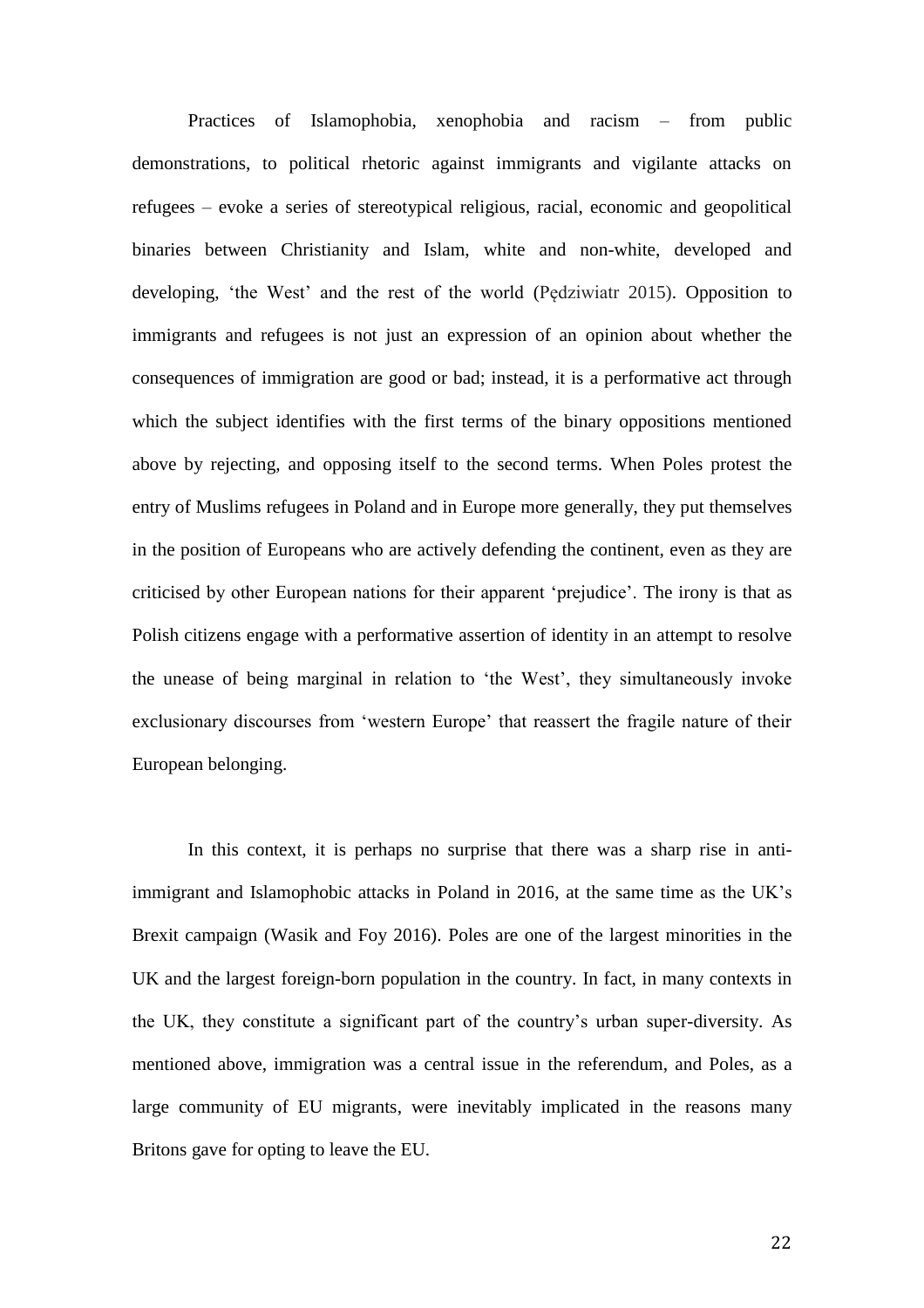This suggests a link between Poland's rise in hate crimes at home and the simultaneous attacks – both symbolic and at times physical – faced by Poles in the UK as a consequence of the Brexit referendum's outcome (Wasik and Foy 2016). The success of the Brexit campaign was a challenge to European solidarity and a rejection of the right of EU citizens to freely work and live in the UK. For East European countries, and especially for Poland (because of its large migrant population in the UK), Brexit was a gesture of rejection which rendered East Europeans undesirable and unwelcome, devaluing them via the gaze of the other. While, Brexit was challenging the legitimacy of Polish European identity by rejecting Poles in the UK, Poles in Poland were trying to reaffirm this legitimacy through rejecting migrants and minorities. Key to understanding these process is the transfer of ideas, practices, values and norms, as individuals and communities move, but also as their intimate relations are continuously reanimated by more virtual and extended relations with imagined others. Anti-Muslim prejudice is itself a transnational phenomenon, and some commentators have documented how negative discourses about Muslims have been disseminated and learnt in the UK, only to be exported back to Poland, in a complex figure of overlapping forms of subjective identification and engagement with the desire for European belonging (Grabowska and Garapich 2016, Gawlewicz and Narkowicz 2015).

## *Conclusion*

Global migration is affecting countries, cities and communities all over the world, whether they are recipients of migrants or not. It is driving demographic, economic, political and cultural changes on an unprecedented scale and at a rapid pace. But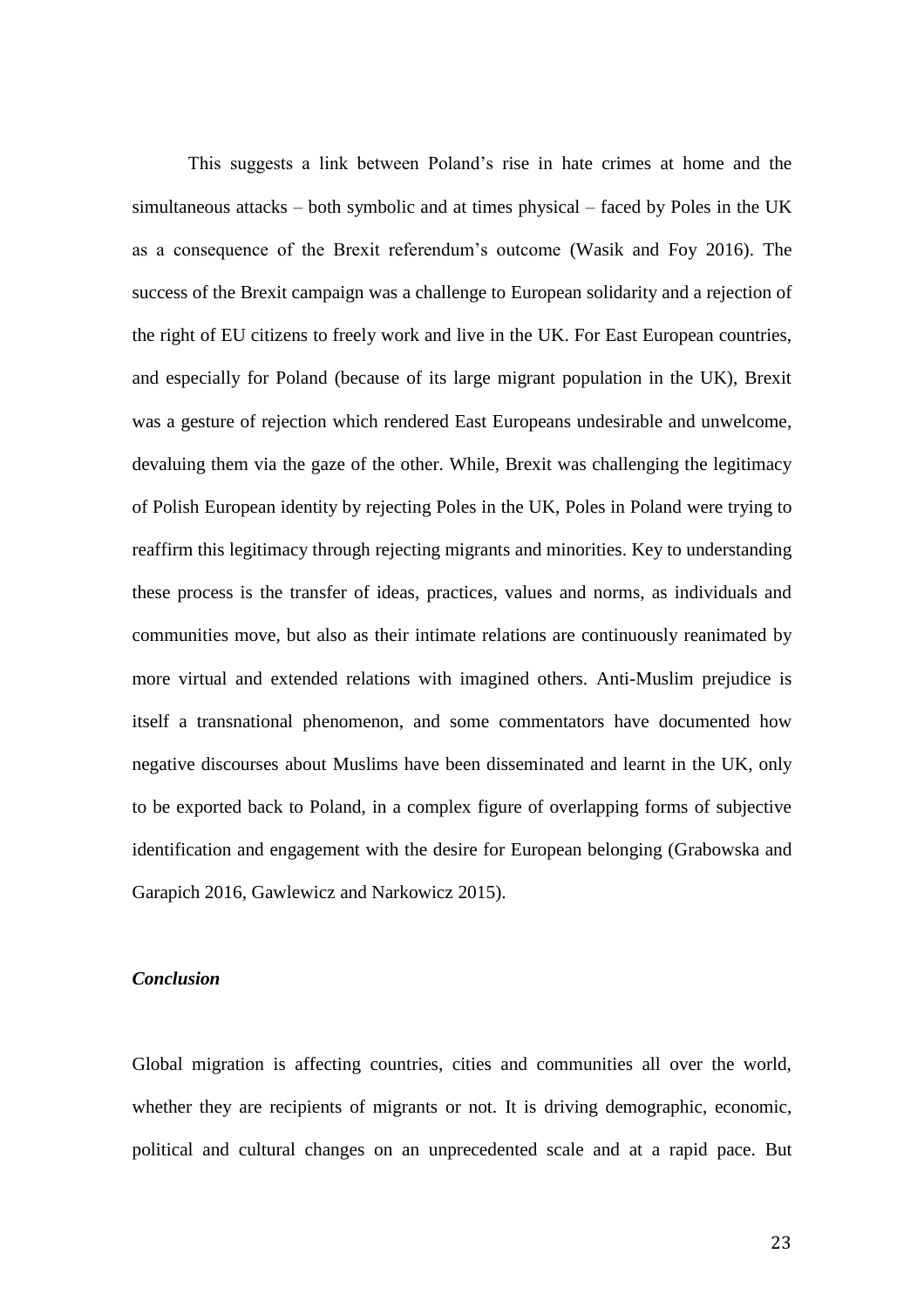understanding these changes alone does not explain how and why people respond to their local and national circumstances in some ways and not others: why are they hospitable to some immigrants but hostile to others? Why do they accept or reject political discourses that oppose immigration? Why do they hold xenophobic views even if they rarely encounter foreigners? Psychoanalysis, as a theory of the subject and subjectivity can begin to address these questions by understanding the complex internal dynamics through which people relate to themselves and others in context of migration and diversity. However, as the case examples presented above demonstrate, this cannot be sufficiently done in a historical and cultural vacuum, without attending to the larger social and historical contexts that define subjectivity.

The subject of psychoanalysis is constituted in and through identifications with objects, people, images, and representations, and these carry with them meanings about who the subject is, what it means to be a member of a community, and how one's identity differs from that of others. The subject is multiply constituted; it is comprised of multiple identifications and subject positions, which often create unconscious intrapsychic conflict that it tries to resolve. The theory of multiply constituted subjectivity has been a central pillar of psychoanalytic theory since Freud. This theory has been extremely influential in the social sciences and humanities, and today it is crucial that any nuanced understanding of migration and diversity acknowledges the multiple nature of the subject's relationship to itself and others, and how this changes over historical time. Psychic identifications always take place in relation to an outside world, which in turn is invariably rich in cultural and historical meanings. It is the experience of this outside world of meaning that defines how people imagine their relationship to those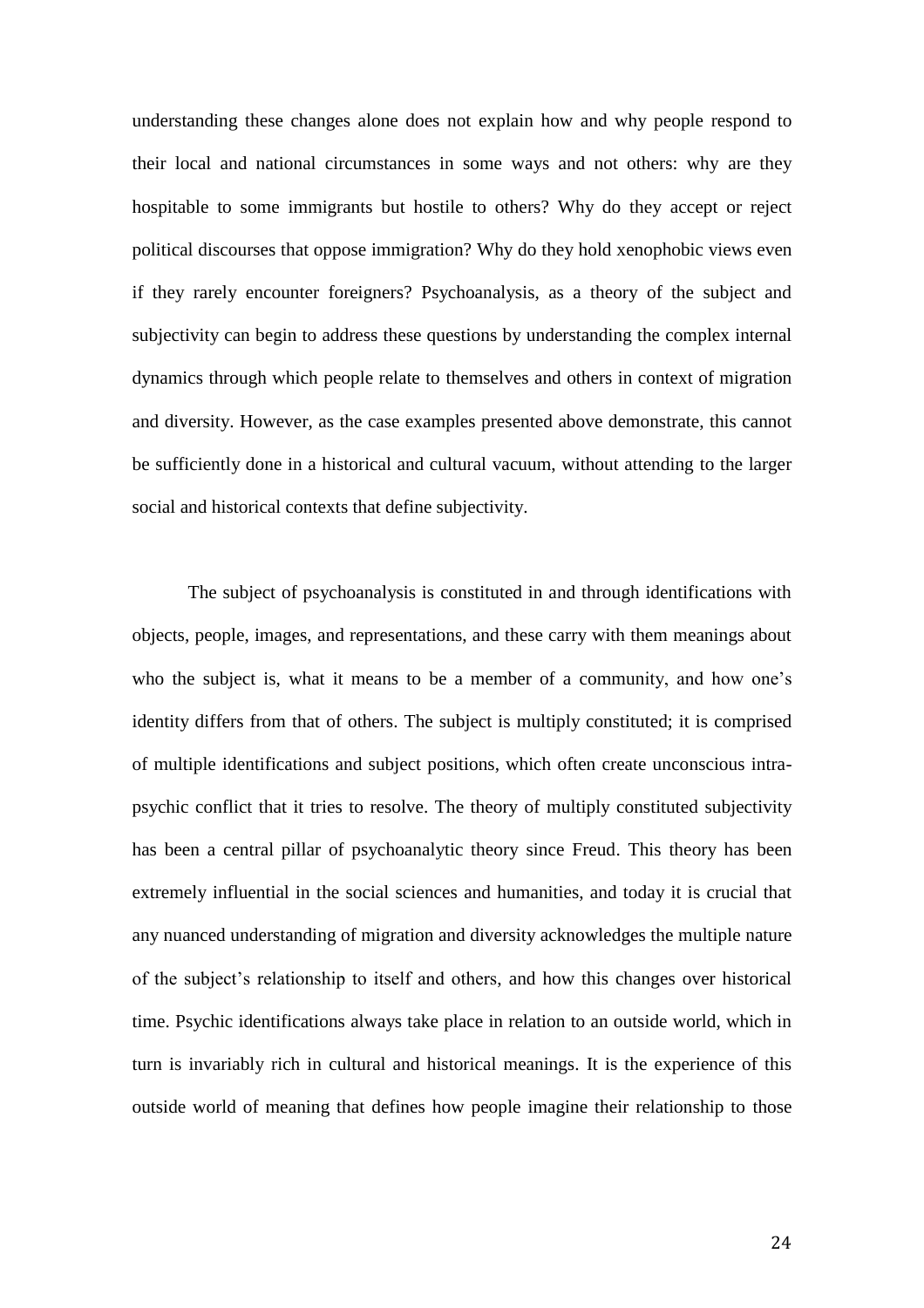who are like them and those who are different, and that helps or hinders their ability to live together in today's world on the move.

### *References*

- Ainslie, R. (2009) 'Social Class and its Reproduction in Immigrants' Construction of Self', *Psychoanalysis, Culture & Society*, 14(3), 213–224.
- Ainslie, R. (2011) 'Immigration and the Psychodynamics of Class', *Psychoanalytic Psychology,* 28, 560–568.
- Akhtar, S. (1999) *Immigration and Identity: Turmoil, Treatment, and Transformation*, Northvale: Jason Aronson.
- Anderson, B. (1983) *Imagined Communities: Reflections on the Origin and Spread of Nationalism*, London: Verso.
- Appadurai, A. (2006) *Fear of Small Numbers: An Essay on the Geography of Anger*, Durham: Duke University Press.
- Auestad, L. (2013) *Nationalism and the Body Politic: Psychoanalysis and the Growth of Ethnocentrism and* Xenophobia, London: Karnac.
- Butler, J. (1990) *Gender Trouble: Feminism and the Subversion of Identity*, London: Routledge.
- Butler, J. (1997) *The Psychic Life of Power: Theories in Subjection*, Durham: Duke University Press.
- Butler, J. (2005) *Giving an Account of Oneself*, New York: Fordham University Press.
- CoDE. (2013) *Geographies of Diversity in Newham*. Manchester: University of Manchester. The external state of the Retrieved from the from the state of the state of the Retrieved from the state of the state of the state of the state of the state of the state of the state of the state of the state o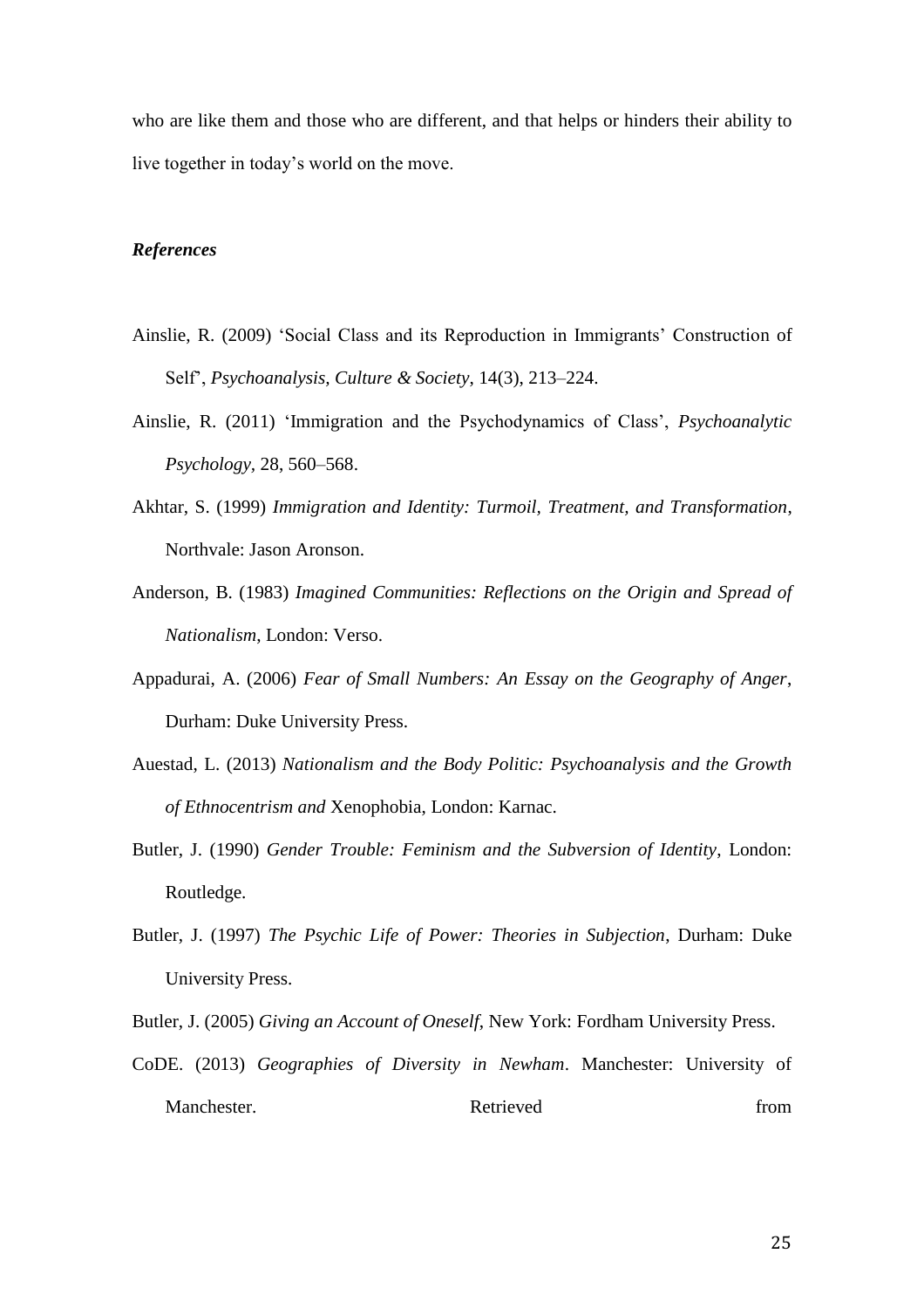http://www.ethnicity.ac.uk/medialibrary/briefings/localdynamicsofdiversity/geogra phies-of-diversity-in-newham.pdf

Cohen, P. (2013) *On the Wrong Side of the Track: East London and the Post Olympics*, London: Lawrence and Wishart.

Dean, J. (2008) 'Enjoying Neoliberalism', *Cultural Politics*, 4(1), 47–72.

- Dench, G., Gavron, K., & Young, M. (2006) *The New East End: Kinship, Race and Conflict*, London: Profile Press.
- Dorling, D. (2016) 'Brexit: The Decision of a Divided Country', *BMJ*, (354), 1–2.
- Gander, K. (2015, September 13). '"Today Refugees, Tomorrow Terrorists": Eastern Europeans Chant Anti-Islam Slogans in Demonstrations Against Refugees', *The Independent*. The **Retrieved** from http://www.independent.co.uk/news/world/europe/refugees-crisis-pro-and-antirefugee-protests-take-place-in-poland-in-pictures-10499352.html
- Gawlewicz, A., & Narkowicz, K. (2015) 'Islamophobia on the move: circulation of anti-Muslim prejudice between Poland and the UK', In Y. Suleiman (Ed.), *Muslims in the UK and Europe I* (pp. 90–100), Cambridge: Centre for Islamic Studies.
- Gest, J. (2016) *The New Minority: White Working Class Politics in an Age of Immigration and Austerity*, New York: Oxford University Press.
- Goodwin, M., & Heath, O. (2016) 'The 2016 Referendum, Brexit and the Left Behind: An Aggregate-Level Analysis of the Result', *The Political Quarterly*, 87(3), 323– 332.
- Górak-Sosnowska, K. (2016) 'Islamophobia Without Muslims? The Case of Poland', *Journal of Muslims in Europe*, 5, 190–204.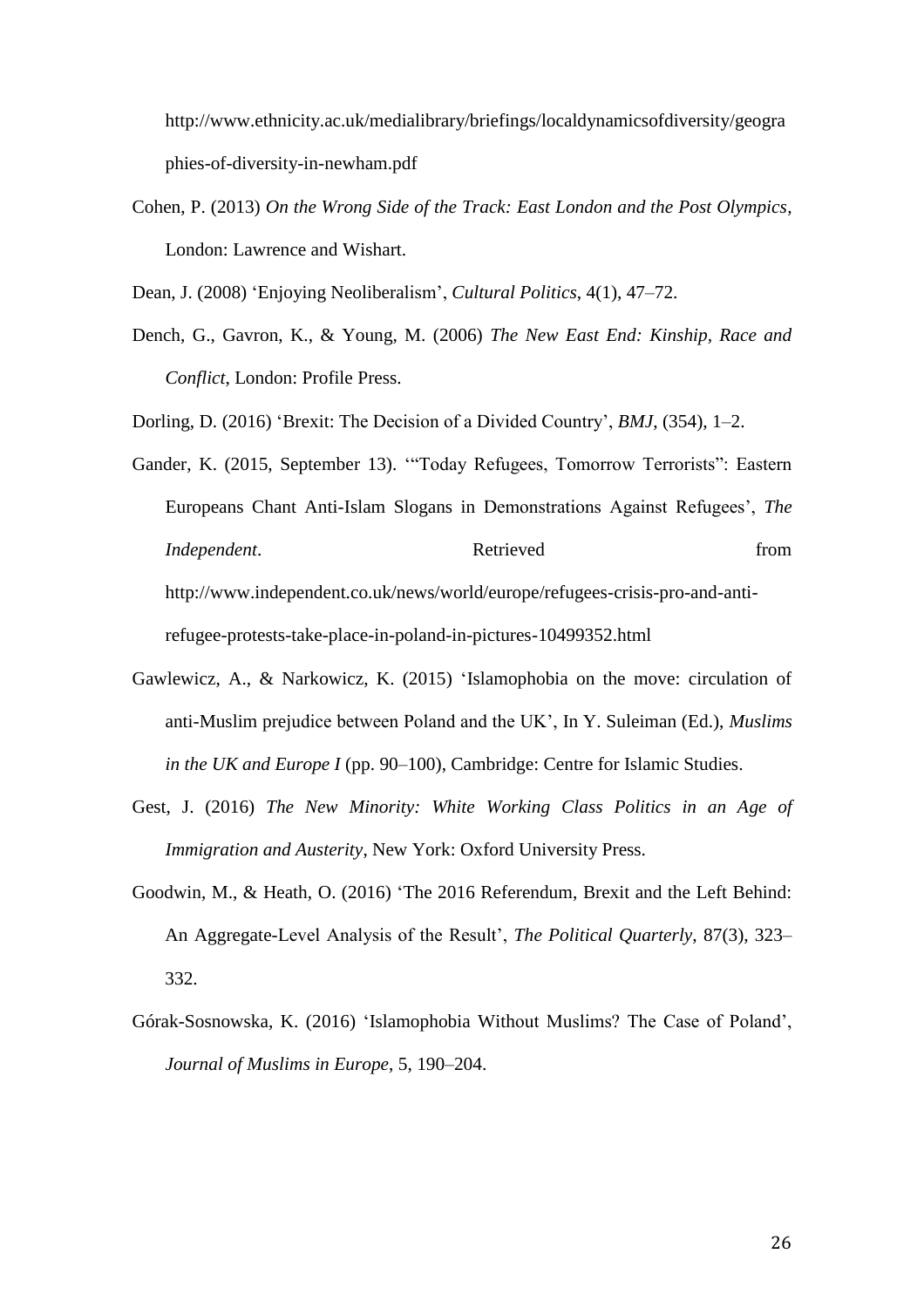- Grabowska, I., & Garapich, M. (2016) 'Social remittances and intra-EU mobility: nonfinancial transfers between UK and Poland', *Journal of Ethnic and Migration Studies*, 42(13), 2146–2162.
- Grinberg, L., & Grinberg, R. (1989) *Psychoanalytic Perspectives on Migration and Exile*, New Haven: Yale University Press.
- Hage, G. (1996) 'Nationalist Anxiety or the Fear of Losing Your Other', *Australian Journal of Anthropology*, 7(2), 121–140.
- James, M. (2014) 'Whiteness and Loss in Outer East London: Tracing the Collective Memories of Diaspora Space', *Ethnic and Racial Studies*, 37(4), 652–667.
- Kristeva, J. (1993) *Nations Without Nationalism*, New York: Columbia University Press.
- Laclau, E. (2004) 'Glimpsing the Future: A Reply', In S. Critchley & O. Marchart (Eds.), *The Laclau Critical Reader* (pp. 279–328). London: Routledge.
- Lawton, C., & Ackrill, R. (2016) 'Hard Evidence: How Areas with Low Immigration Voted Mainly for Brexit', *The Conversation*. Retrieved February 19, 2017, from http://theconversation.com/hard-evidence-how-areas-with-low-immigration-votedmainly-for-brexit-62138
- Lobban, G. (2006) 'Immigration and Dissociation', *Psychoanalytic Perspectives*, *3*, 73– 92.
- Mintchev, N. (2018) 'Object-Relations and Cultural Narratives in the Analysis of Racism: Theorizing Subjectivity After Klein and Lacan', *Psychoanalytic Dialogues*, 28(2): 234-249.
- Mintchev, N., & Moore, H. (2016a) 'Super-diversity and the Prosperous Society', *European Journal of Social Theory*, 21(1): 117-134.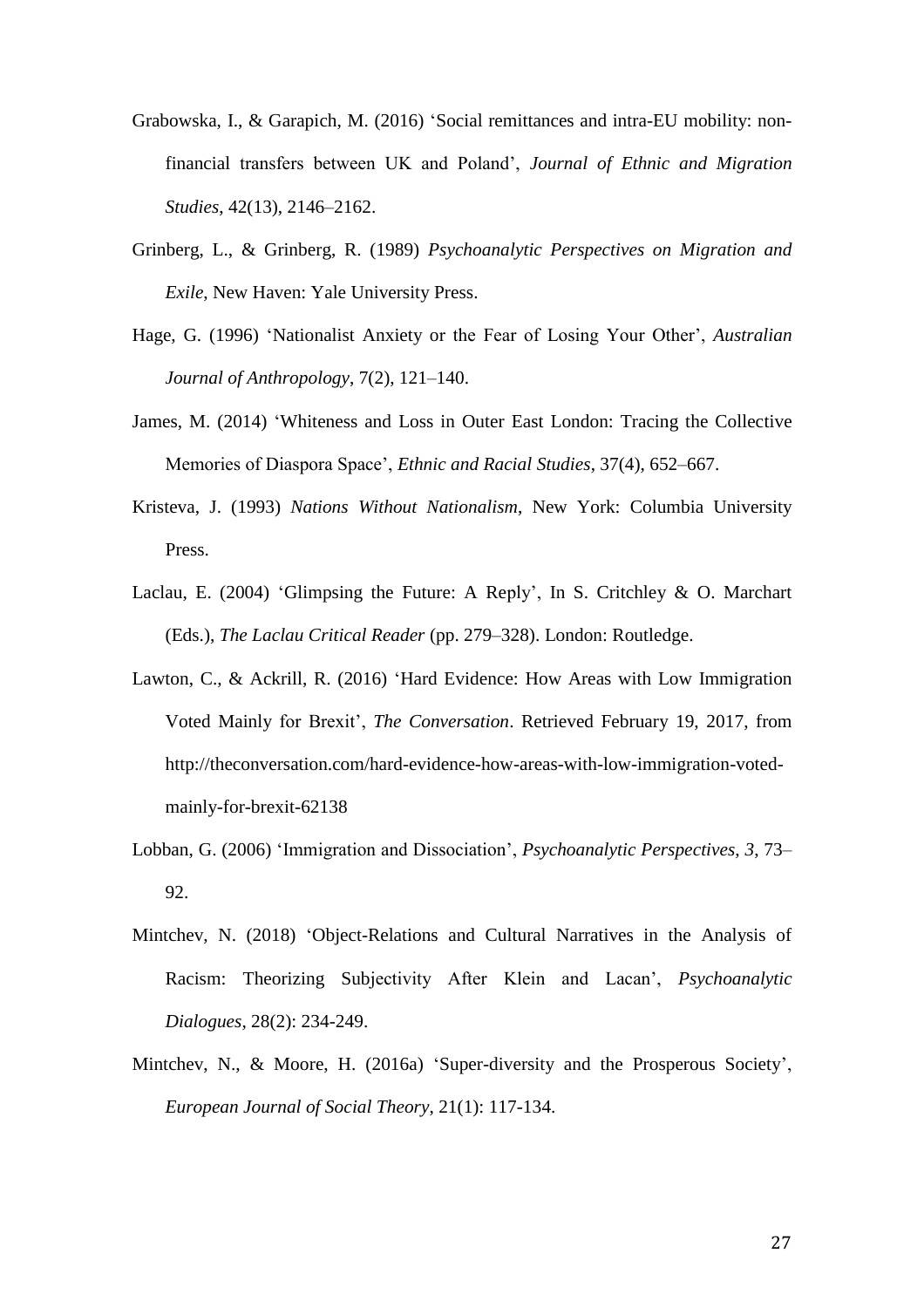- Mintchev, N., & Moore, H. (2016b) 'Community and Prosperity Beyond Social Capital: The Case of Newham, East London', *Critical Social Policy*, 37(4): 562-581
- Monroe, K. (2016) *The Insecure City: Space, Power, and Mobility in Beirut*, New Brunswick: Rutgers University Press.
- Moore, H. (2007) *The Subject of Anthropology: Gender, Symbolism and Psychoanalysis*, Cambridge: Polity.
- Moore, H. (2011) *Still Life: Hopes, Desires and Satisfactions*, Cambridge: Polity.
- Moore, H. (2013) 'Fantasies of Cosmopolitanism', In R. Braidotti, P. Hanafin, & B. Blaagaard (Eds.), *After Cosmopolitanism* (pp. 97–110). London: Routledge.
- Moore, H., & Wekker, G. (2011) 'Intimate Truths About Subjectivity and Sexuality: A Psychoanalytical and Postcolonial Approach', In B. Rosemarie, G. Gabriele, & N. Lykke (Eds.), *Theories and Methodologies in Postgraduate Feminist Research: Researching Differently* (pp. 245–259). London: Routledge.
- Narkowicz, K., & Pędziwiatr, K. (2017a). 'Saving and fearing Muslim women in "postcommunist" Poland: troubling Catholic and secular Islamophobia', *Gender, Place & Culture*, 24(2), 288–299.
- Narkowicz, K., & Pędziwiatr, K. (2017b) 'From unproblematic to contentious: mosques in Poland' *Journal of Ethnic and Migration Studies*, 43(3), 441–457.
- Nava, M. (2002) 'Cosmopolitan modernity: everyday imaginaries and the register of difference', *Theory, Culture & Society*, 19(1-2), 81–99.
- Nucho, J. R. (2016) *Everyday Sectarianism in Urban Lebanon: Infrastructures, Public Services, and Power*, Princeton: Princeton University Press.
- Panossian, R. (2002) 'The Past as Nation: Three Dimensions of Armenian Identity', *Geopolitics*, 7(2), 121–146.